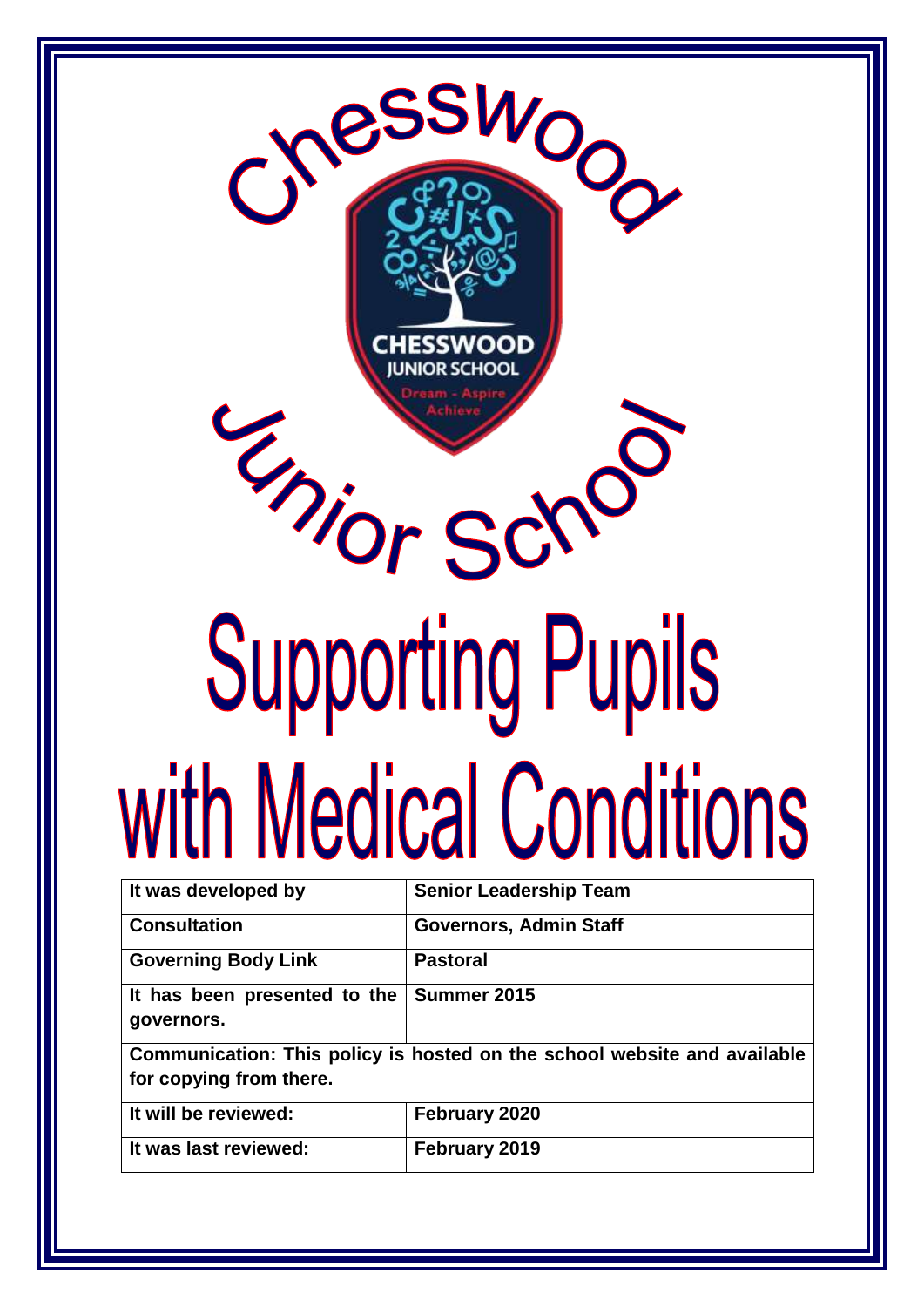



# <span id="page-1-0"></span>**School Vision**

At Chesswood Junior School we inspire our whole school community to enjoy their learning adventure and have fun along the way. We ignite a passion for learning throughout the school community, securing excellence, empathy and equality in all that we do.

# <span id="page-1-1"></span>**School Mission**

We will strive to achieve the highest standards of academic achievement and behaviour within a vibrant, exciting learning environment so that all children leave this school with confidence and the ability to take advantage of future opportunities.

# <span id="page-1-2"></span>**Agreement Links**

This policy should be read in conjunction with the following school policies

Supporting Material First Aid Policy Asthma Policy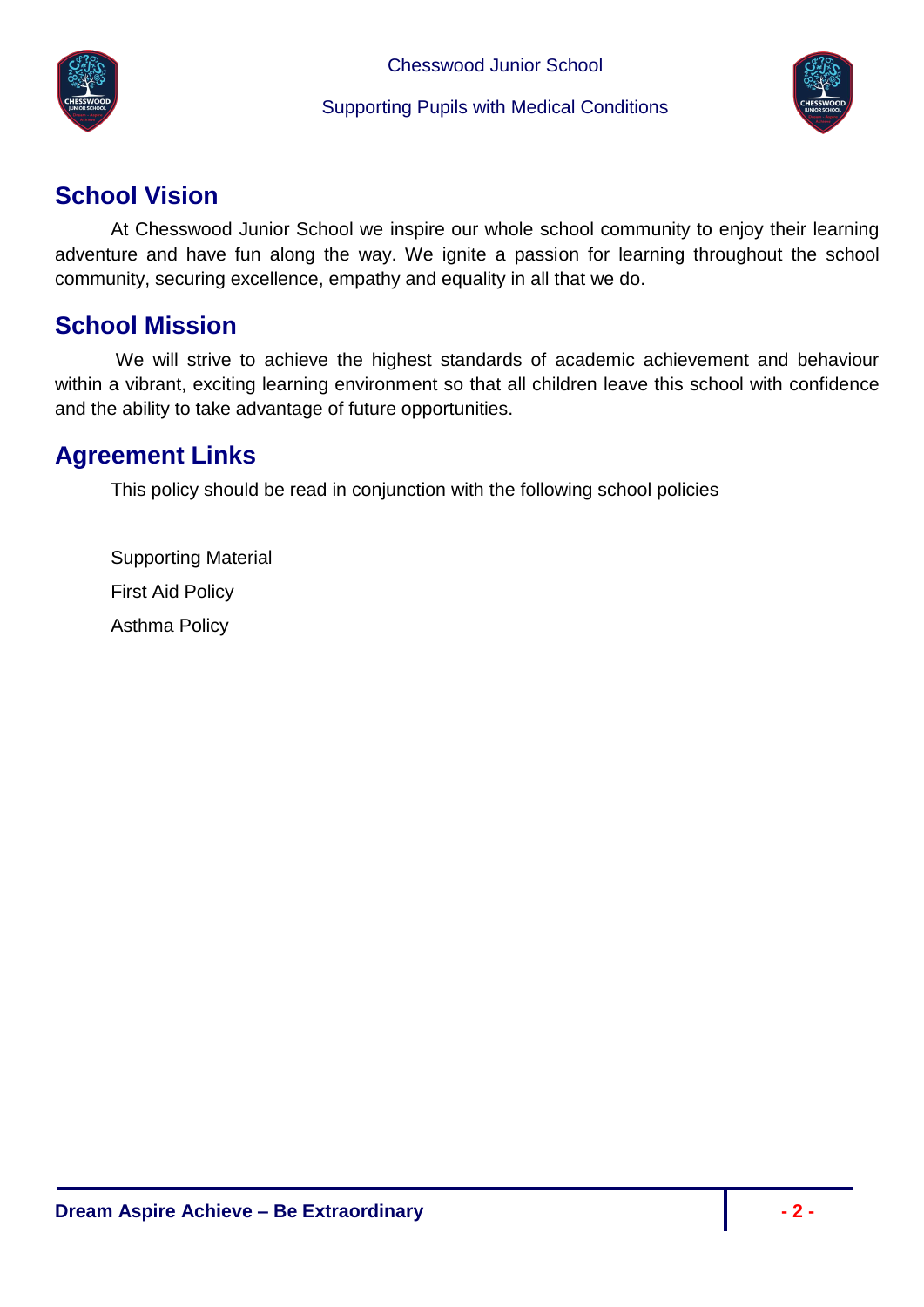

**Supporting Pupils with Medical Conditions** 



# **Contents**

| 1.   |  |  |  |
|------|--|--|--|
|      |  |  |  |
| 2.   |  |  |  |
| 3.   |  |  |  |
| 3.1. |  |  |  |
| 3.2. |  |  |  |
| 3.3. |  |  |  |
| 3.4. |  |  |  |
| 3.5. |  |  |  |
| 3.6. |  |  |  |
| 3.7. |  |  |  |
| 3.8. |  |  |  |
| 4.   |  |  |  |
| 4.1. |  |  |  |
| 4.2. |  |  |  |
| 4.3. |  |  |  |
| 4.4. |  |  |  |
| 4.5. |  |  |  |
| 4.6. |  |  |  |
| 4.7. |  |  |  |
| 4.8. |  |  |  |
| 5.   |  |  |  |
| 6.   |  |  |  |
| 7.   |  |  |  |
| 7.1  |  |  |  |
| 7.2  |  |  |  |
| 8.   |  |  |  |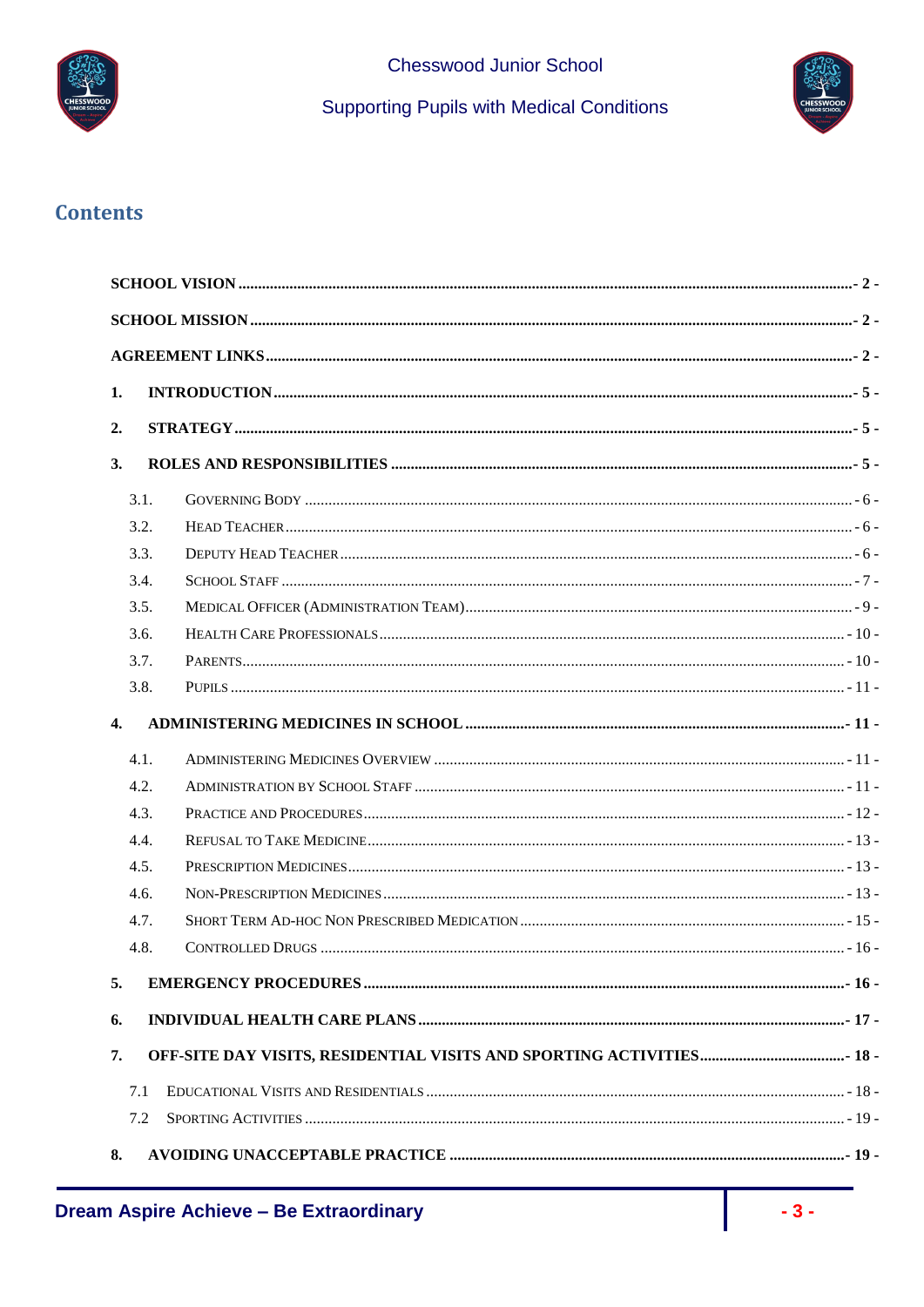

# **Supporting Pupils with Medical Conditions**

| <b>A.</b> |  |
|-----------|--|
|           |  |
|           |  |
|           |  |
|           |  |
|           |  |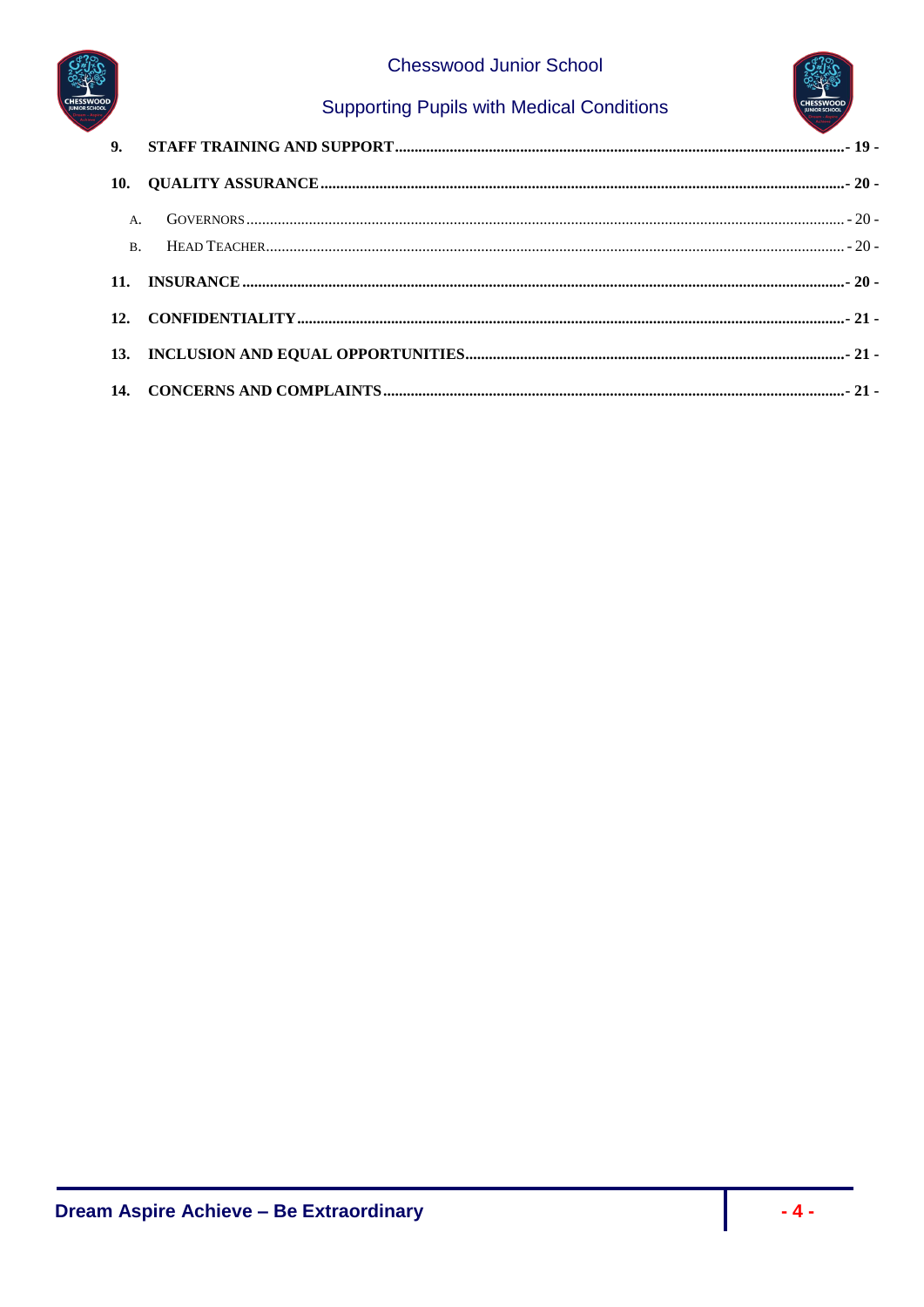



# <span id="page-4-0"></span>**1. Introduction**

It is important that responsibility for pupils' medication is clearly defined and that each person involved with pupils with medical needs is aware of what is expected of them. Close co-operation between schools, parents, health professionals and other agencies is essential to ensure that any necessary medical interventions during school activities are undertaken safely and correctly. Within this policy we define, in accordance with guidance from Statute, West Sussex Local Authority, DFE and the NAHT, our agreed arrangements to provide appropriate medical support for each pupil needing it.

The SEN and Disability Act 2001, by amending the Education Act 1996, reinforced the right of pupils with SEN to be educated in mainstream schools unless it is incompatible with the wishes of the pupil's parent, or with the provision of efficient education for other children. The expectation is that all pupils with SEN but without a Statement of SEN will be educated in mainstream schools, as will many pupils with Statements. The implication therefore is that mainstream schools will be making provision for pupils with a wide variety of needs, which might include pupils requiring medication on a long or short term basis.

The SEN and Disability Act 2001 also amended the Disability Discrimination Act 1995 to ensure that access to school, further and higher education is available to pupils and students who are disabled and that disabled pupils are not treated less favourably, without justification, for a reason relating to their disability. The expectation is that schools will make reasonable adjustments to ensure access and this should include arrangements about the administration of medication.

# <span id="page-4-1"></span>**2. Strategy**

Clear procedures, appropriate training and a respectful partnership between school, parents and medical professionals will ensure, when medically appropriate, children will access their educational entitlement that they may otherwise be excluded from due to administration of medicines.

# <span id="page-4-2"></span>**3. Roles and Responsibilities**

There is no statutory or contractual duty for Head Teacher or teaching staff to administer medicines. Consequently, to comply with this policy, schools must secure the services of:

- Employees with specific contractual duties, who have received appropriate training, to undertake this work. A designated Medical Officer will be named but will be assisted by an appropriately trained medical team.
- Other persons as agreed in accordance with this policy.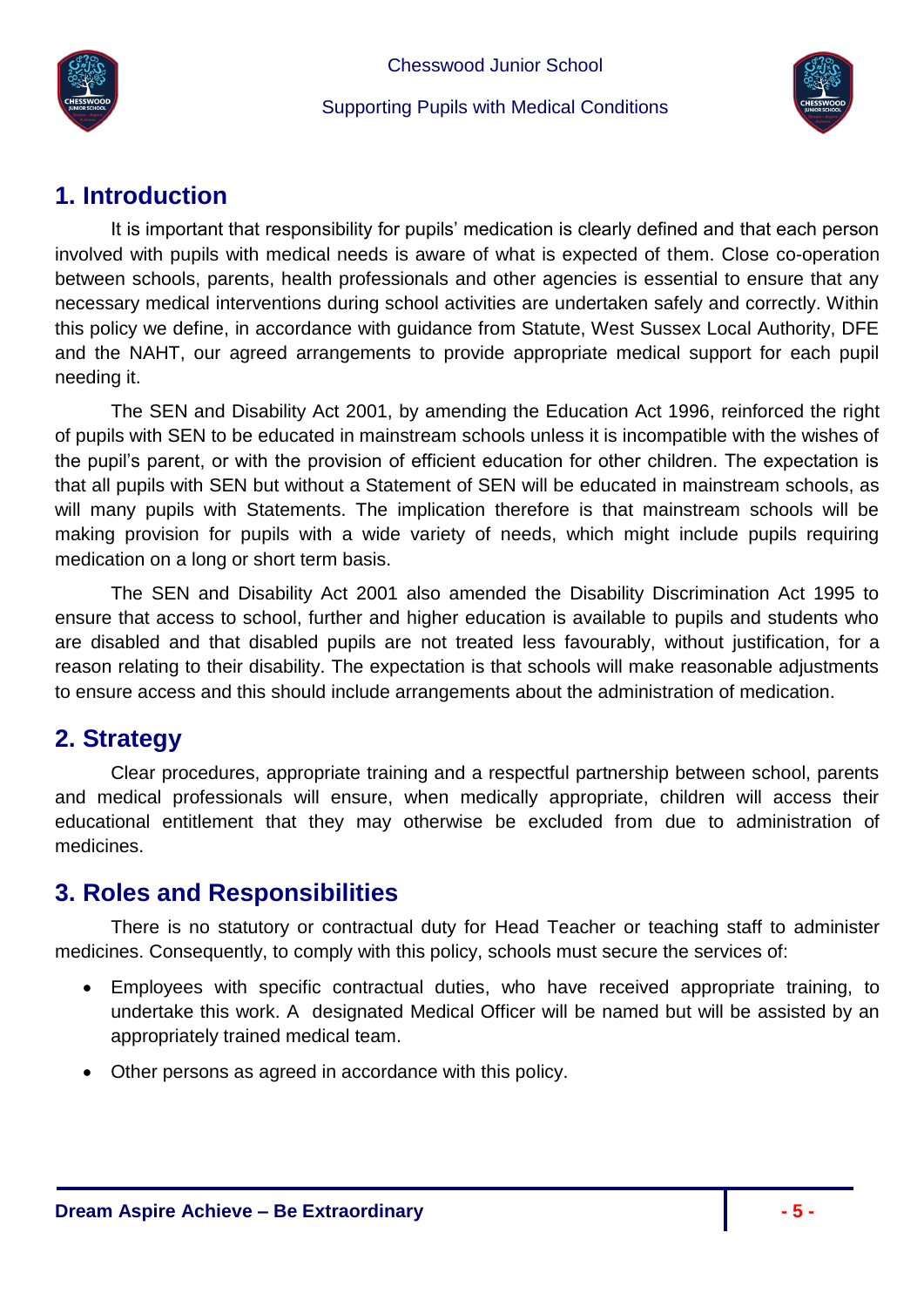



# 3.1. *Governing Body*

<span id="page-5-0"></span>It is the responsibility of the governing body to ensure that arrangements for supporting children with medical conditions in school are clearly outlined in school. In doing so, they will rely predominantly on national guidance outlined in 'Supporting Pupils at School with Medical Conditions'. The Governing Body will:

- Ensure that there is a clear and coherent policy for supporting pupils with medical conditions is in place, and oversees and monitors its implementation. It will also ensure that the policy is in full compliance with equalities legislation.
- Ensure that pupils with medical conditions participate to the fullest possible extent in all aspects of school life.
- Handle any complaints with regard to this policy in accordance with the School's Complaints Policy.
- Ensuring that appropriate levels of staff training is provided for those with responsibility for supporting children with medical conditions and that such staff have access to information and other teaching resources to provide support as needed.
- Ensure that the policy is regularly reviewed in line with the agreed cycle and that it is responsive to changes in local authority guidance or national statutory or non-statutory guidance.

### 3.2. *Head Teacher*

<span id="page-5-1"></span>The Head Teacher has delegated responsibility for the operational implementation of this policy to the Pastoral Deputy Head Teacher. However, the Head Teacher will:

- Remain accountable for local decisions about the school's role in supporting pupils with medical conditions and administering medicines.
- Ensure that school staff are appropriately insured to undertake all duties in respect of providing identified medical support and that staff are aware of this.
- Ensuring that the appropriate insurance is in place for school staff who undertake medical duties and responsibilities in line with this policy and that staff are aware that this is the case.
- If necessary, recruit a member of staff with the purpose of delivering the commitments made in this policy.

# 3.3. *Deputy Head Teacher*

<span id="page-5-2"></span>As part of his pastoral responsibility the Deputy Head teacher is the designated teacher with responsibility for children with medical needs. As such, the Deputy Head Teacher, in conjunction with the School Medical Officer, has operational responsibility for ensuring this policy's implementation.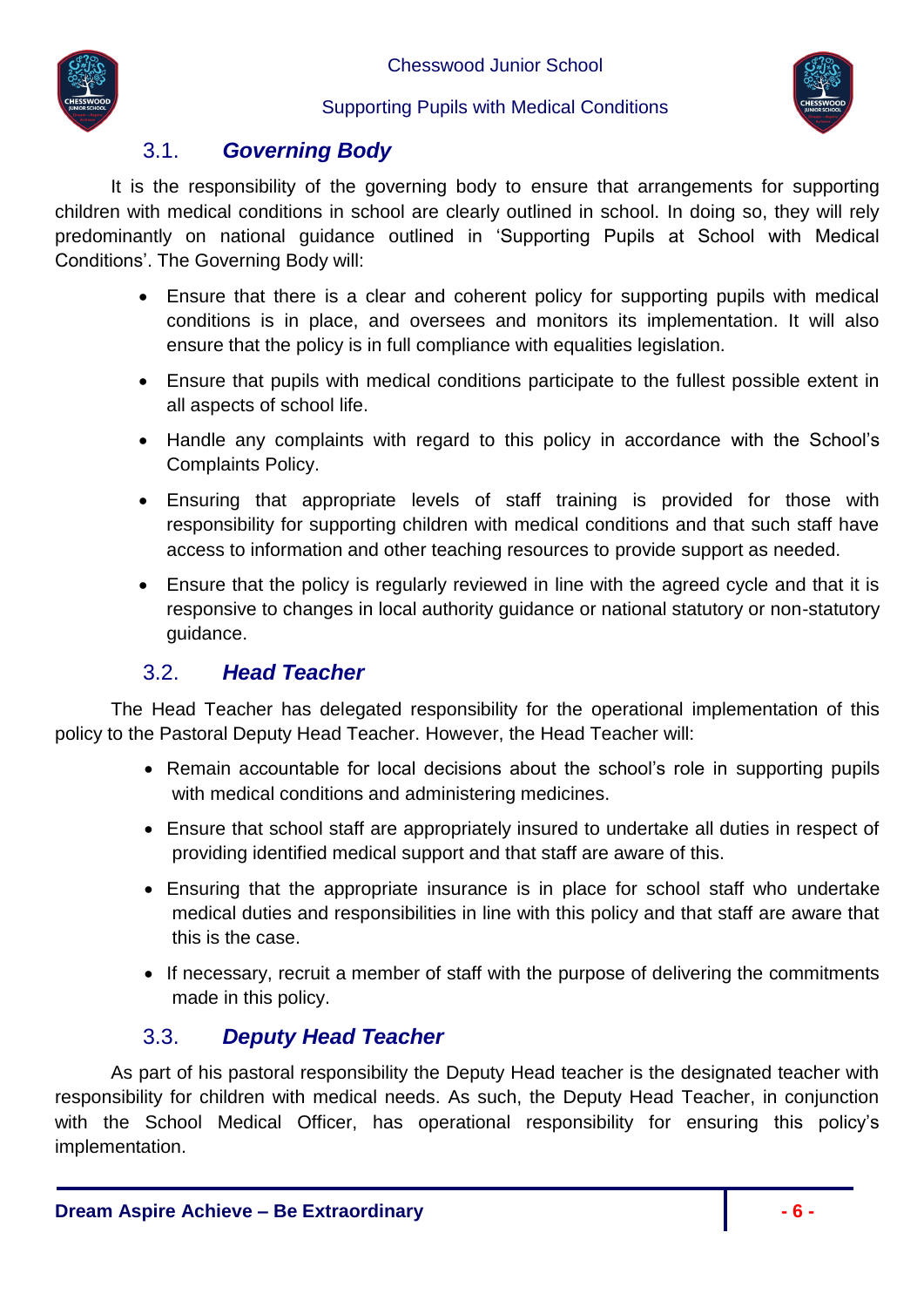

#### Supporting Pupils with Medical Conditions



For each child with medical needs, the Deputy Head Teacher and the School Medical Officer will need to agree with the parents exactly what support the school can provide. Where there is a significant concern about whether the school can meet a pupil's needs, or the expectations of the parents appear unreasonable, the Deputy Head Teacher can seek further advice from the Head Teacher, School Health Team, the child's GP or the Local Authority Health Advisor. This meeting will be minuted and a copy of agreed actions will be placed on the child's record. The document will be signed by both parties. The Deputy Head teacher will:

- Oversee the implementation of the Supporting Pupils with Medical Conditions Policy and procedures.
- Ensure that policy and practice is developed and implemented effectively with partner agencies.
- Make staff aware of this policy.
- Ensure that staff who need to know are fully aware of a child's medical condition.
- Developing Individual Healthcare Plans, in conjunction with the School Medical Officer, parents and any other relevant health professionals.
- Liaise with health care professionals regarding training required for staff.
- Ensure that a sufficient number of trained members of staff are available to implement the policy and deliver the health care plans in all situations.
- Contact the school nursing service in the case of any child who has a medical condition that may require support at school who has not yet been brought to the attention of the school nurse.
- Monitor the management of procedures for the administration of medicines.
- Review policy and practice in line with agreed cycle and in response to national guidance and legislation.

# 3.4. *School Staff*

<span id="page-6-0"></span>The school community recognizes that any member of the school staff may be asked to provide support to pupils with medical conditions, including the administering of medicines, although they cannot be required to do so. Although administering medicine is not part of teachers' professional duties, they should take account of the medical conditions that they teach. However, staff may volunteer to do this where circumstances determine that this may be appropriate. Any member of staff who volunteers to accept this responsibility must feel sufficiently informed and prepared so that they are competent to administer the procedures confidently. He/she should be aware of possible side effects of the medication and what to do if they occur. The type of training required will depend on the individual case. At Chesswood, the majority of the administering of medicines will be undertaken by the Medical Admin. Officer and team.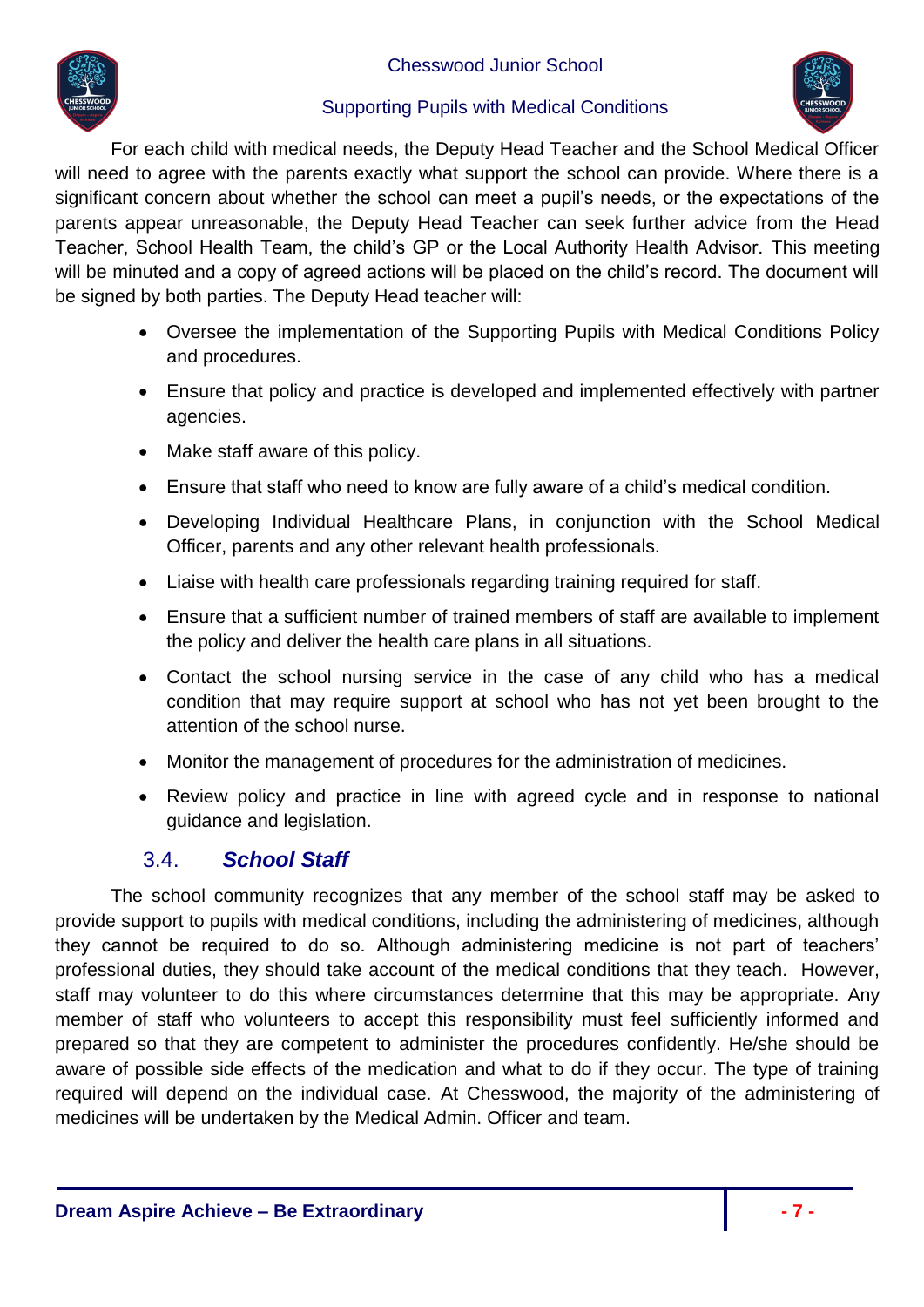

The governing body recognises that any class teacher volunteering will volunteer according to a specific set of circumstances; for instance relating to a specific child or a specific type of medicine.

School staff will:

- Take appropriate steps to support children with medical conditions.
- Where necessary, make reasonable adjustments to ensure full inclusion in lessons and other school activities.
- Administer medication, if they have agreed to undertake that responsibility.
- Undertake any necessary training to achieve the necessary level of competence to enable them to support pupils with medical conditions, if they have agreed to undertake this responsibility.
- Be aware of pupils with medical conditions within school.
- Familiarise themselves with medical information in order that they know what to do and respond accordingly when they become aware that a pupil with a medical condition needs help. Staff who have pupils with medical needs in their care should understand the nature of the condition, and when and where the pupil may need extra attention.

Those members of staff who have agreed to accept the responsibility for administering prescribed medicines, will be provided with appropriate training to ensure that they are aware of any possible side effects and what to do if they occur.

Any person responsible for administering medicines to a named pupil will ensure that they are aware of:

- details of the pupil's condition
- any special requirements, eg dietary needs, pre-activity precautions
- the likely side effects of the medicine
- what constitutes an emergency
- what action to take in an emergency
- what not to do in an emergency
- who to contact in an emergency.

Staff should take the same care that a reasonable, responsible and careful parent would take in similar circumstances, while they are responsible for the care and control of children. In all circumstances, particularly in emergencies, teachers and other staff are expected to use their best endeavours. The consequences of taking no action are likely to be more serious than those of trying to assist in an emergency.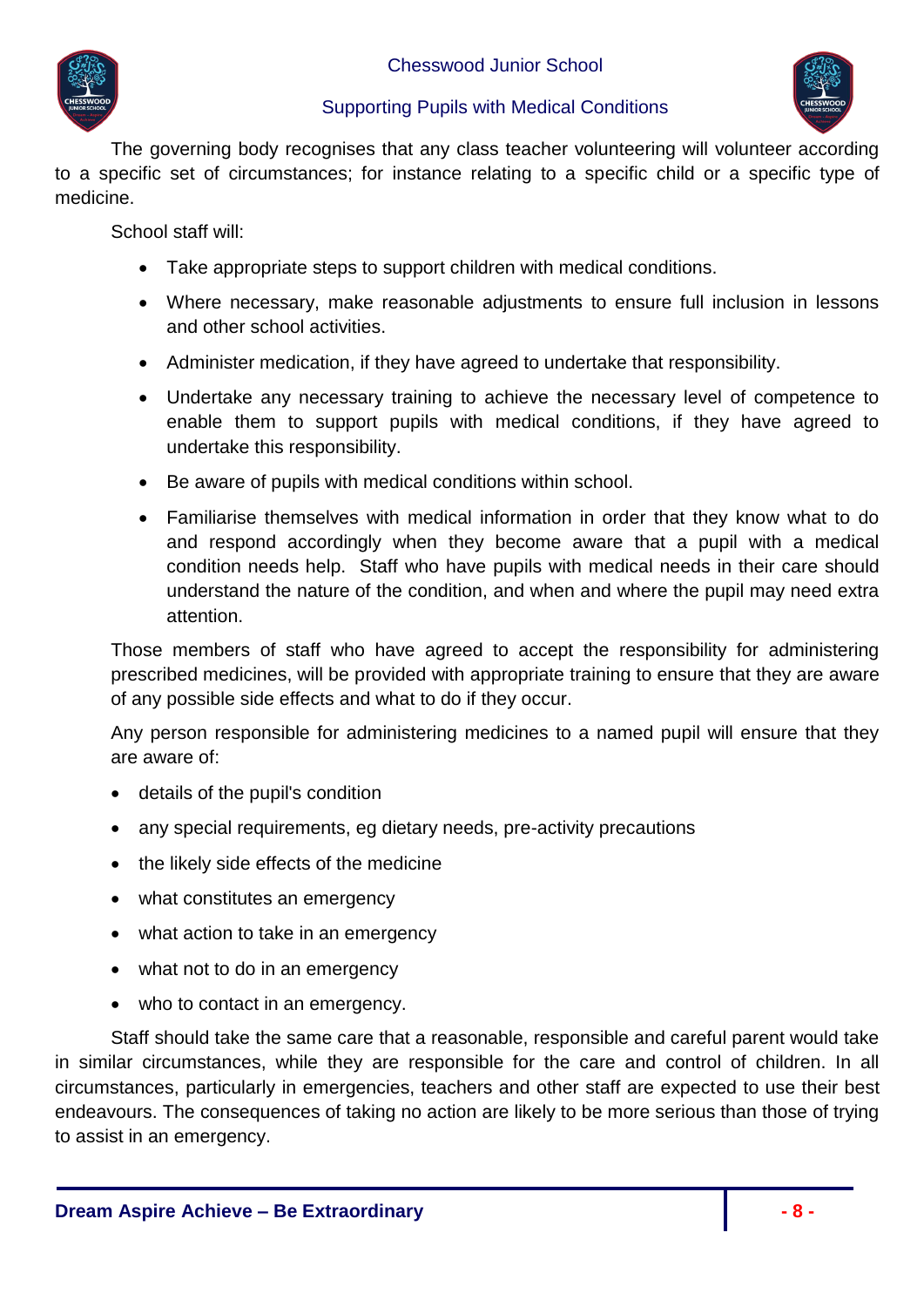



# 3.5. *Medical Officer (Administration Team)*

<span id="page-8-0"></span>All members of the administration team have undertaken the First Aid at Work course. The medical officer is appointed from within this team and takes overall operational responsibility for practice within the team. Specific responsibilities will include:

- Take direct responsibilty for the administration of medicines.
	- o Personally administer medicines or ensure that all medicines are administered by appropriately trained staff.
	- o If for whatever reason there is a mistake made in the administration of medication or a medical procedure and a pupil is:
		- Given the wrong medication;
		- Given the wrong dose;
		- Given the medication at the wrong time (insufficient intervals between doses);
		- Given medication that is out of date;
		- Given medication via the wrong route (e.g. on skin instead of orally);
		- The wrong medical procedure is followed;
		- Or the wrong pupil is given the medication.

The medical officer will ensure a record is made detailing what happened, the date, who is responsible and any effect the mistake has caused. Details will be passed to the Headteacher and Deputy Headteacher. The parent/guardian will be contacted.

- Oversee the management of all paperwork for a child with medical needs, ensuring all information is kept up to date. In each case, the following paperwork:
	- o Incident and Illness Register
	- o Request for the School to Administer Prescribed Medicines
	- o Health Care Plans
	- o Details of Medication given to Pupils
	- o Details of Mistakes made in the Administration of Medicines.
- Paper work will be filed in:
	- o Child's personal file school office
	- o Electronic pupil file
	- $\circ$  Medical Folder medical room red file
- Maintain a display of individual health care plans on the staff room notice board. These will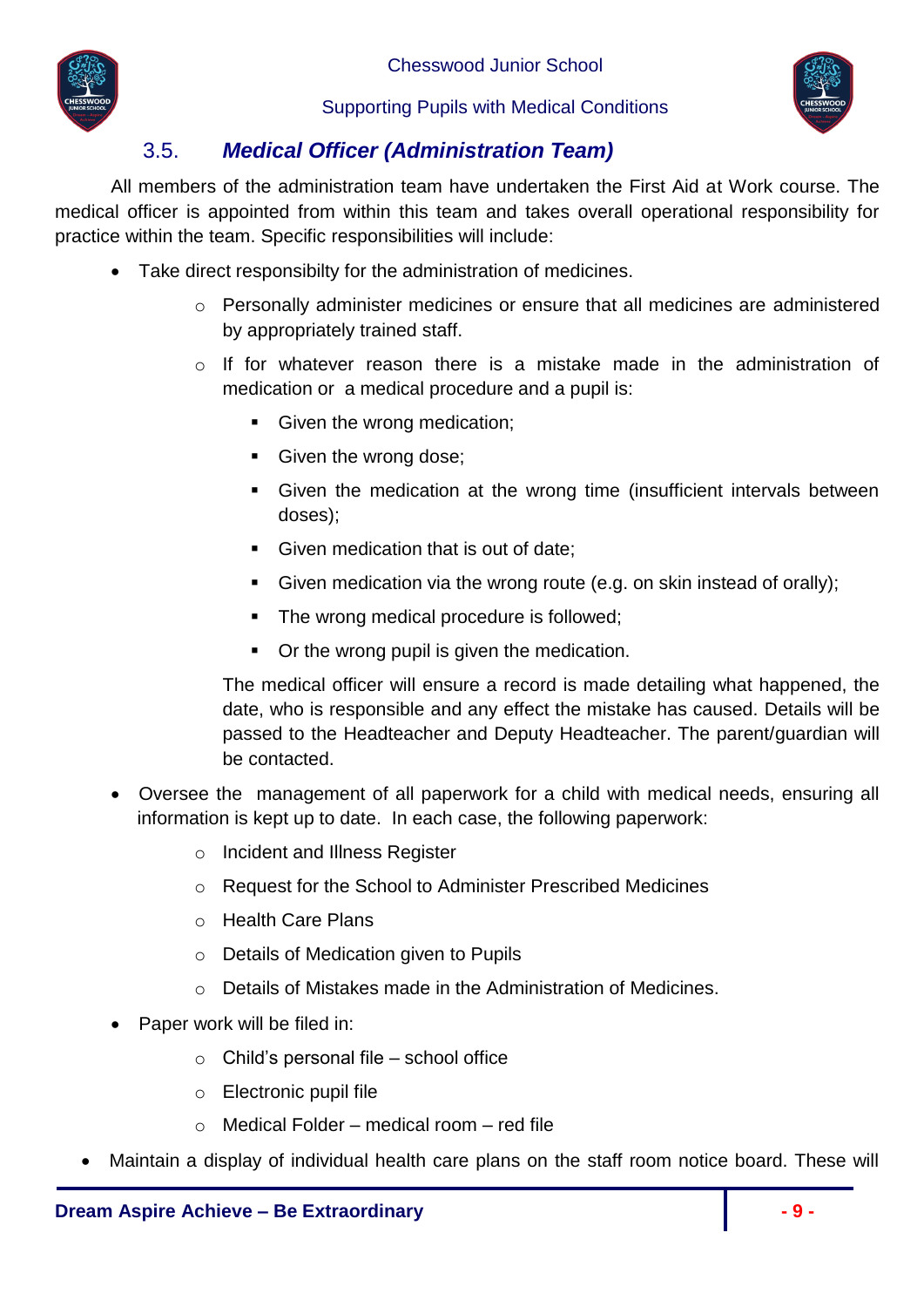



be reviewed annually or in response to any changes to the treatment plan.

- Contact the emergency services in the event of an emergency. This may be performed by any member of the administration medical team who is on duty, as the medical officer may be attending to the casualty.
- Contact parents in the case of emergency.
- Ensure the medication cupboard is kept secure at all times, when not in use.
- <span id="page-9-0"></span> Ensure the relevant staff maintain up to date qualifications and training. Organise training where necessary in liaison with the school nursing service and other relevant agencies.

# 3.6. *Health Care Professionals*

Other health care professionals, including GP's and school nurse, should:

- Notify the school when a child has been identified as having a medical condition that will require support at school.
- Provide advice on developing health care plans.

### 3.7. *Parents*

<span id="page-9-1"></span>The school will make clear to parents, through the school prospectus, home school agreement, parent induction evening and within occasional newsletters, that they need to keep the school informed with all information regarding any specific medical needs that their child might have. School policy and procedure on the administration of medication will also be made clear.

It is parents responsibilty to:

- Provide the school with all necessary up-to-date information regarding the health and medical needs of their child. All changes in medical need should be reported to the school without delay.
- Ensure that emergency contact details provided to the school are accurate and always up to date.

Contribute to the development and review of individual healthcare plans with school staff and the school nurse (where required). Undertake any actions or responsibilities outlined in the plan for them.

- Complete the parental agreement form for school to administer prescribed medicine prior to bringing medication into school.
- Discussing medication with their child prior to requesting that medication be administered in school.
- Provide the school with the prescribed medication (in it's original container with the dosage clearly dispayed) their child requires and keeping it up to date and replenished. Collect any leftover medicine at the end of a course or end of term/year.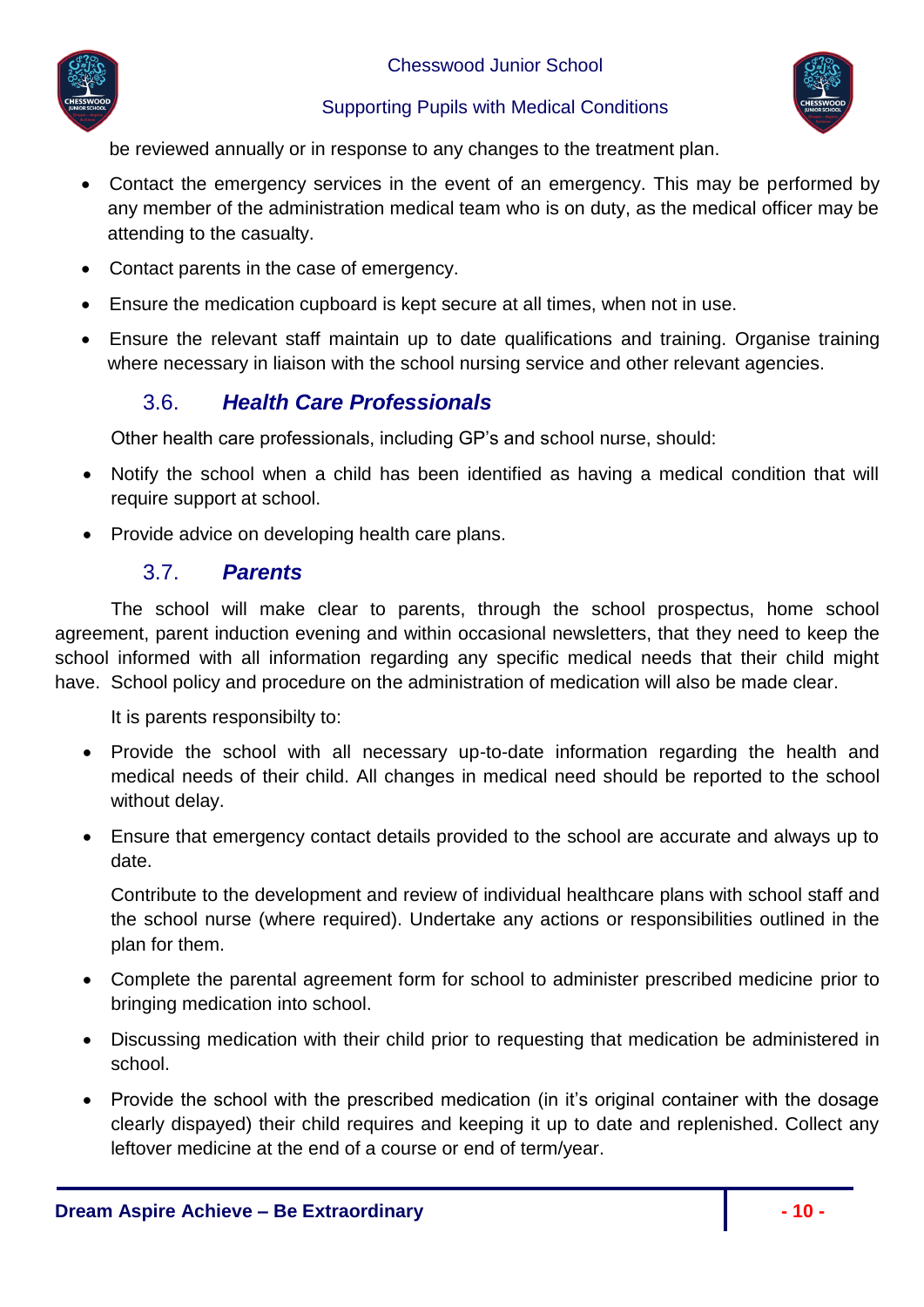



- Be personally responsible for handing medication directly to school staff. They will not send medication in to school via their child. The exception to this is an asthma inhaler.
- Provide the school with information relating to any potential impact or side effect, either physical or emotional, of taking prescribed medication.

# 3.8. *Pupils*

<span id="page-10-0"></span>Taking into account the views of pupils is important as they are often best placed to provide information about how their condition affects them.

- Pupils should know where their medicines are at all times and be able to access them without delay or difficulty.
- Pupils may be allowed to take responsibility for self-administration of medicines, for example, asthma or diabetic medication, and where appropriate this would be actively encouraged. However, this will always be under the supervision of a member of staff. If this is the case it must be part of the written agreement with the child's parents and the school. In addition to parental consent, medical advice with regard to self-administration by the pupil should be available and noted in the written agreement. However, it cannot be taken as an alternative to parental consent.

# <span id="page-10-2"></span><span id="page-10-1"></span>**4. Administering Medicines in School**

# 4.1. *Administering Medicines Overview*

Medicines will only be administered in school when it is essential, i.e. where it would be detrimental to a pupils' health if the medicine was not administered during the school day. The school reserves the right to request confirmation by a medical professional regarding the authenticity of the request.

The school will only administer medicine prescribed by a doctor or some other person authorised to do so, eg a dentist, qualified nurse or pharmacist and under exceptional circumstances, where it is deemed that their administration is required to allow the pupil to remain in school, the school will administer non-prescription medicines.

Practical arrangements for administering medicines in school may vary according to particular circumstances. In some cases parents may be encouraged to visit the school to administer medication; in others this may either not be possible or may impinge upon the personal development of the child. There must be an assessment of the risks to the health and safety of staff and others and measures put in place to manage any identified risks – this process is included in the health care plan, where appropriate.

# 4.2. *Administration by School Staff*

<span id="page-10-3"></span>We will not administer medicines that: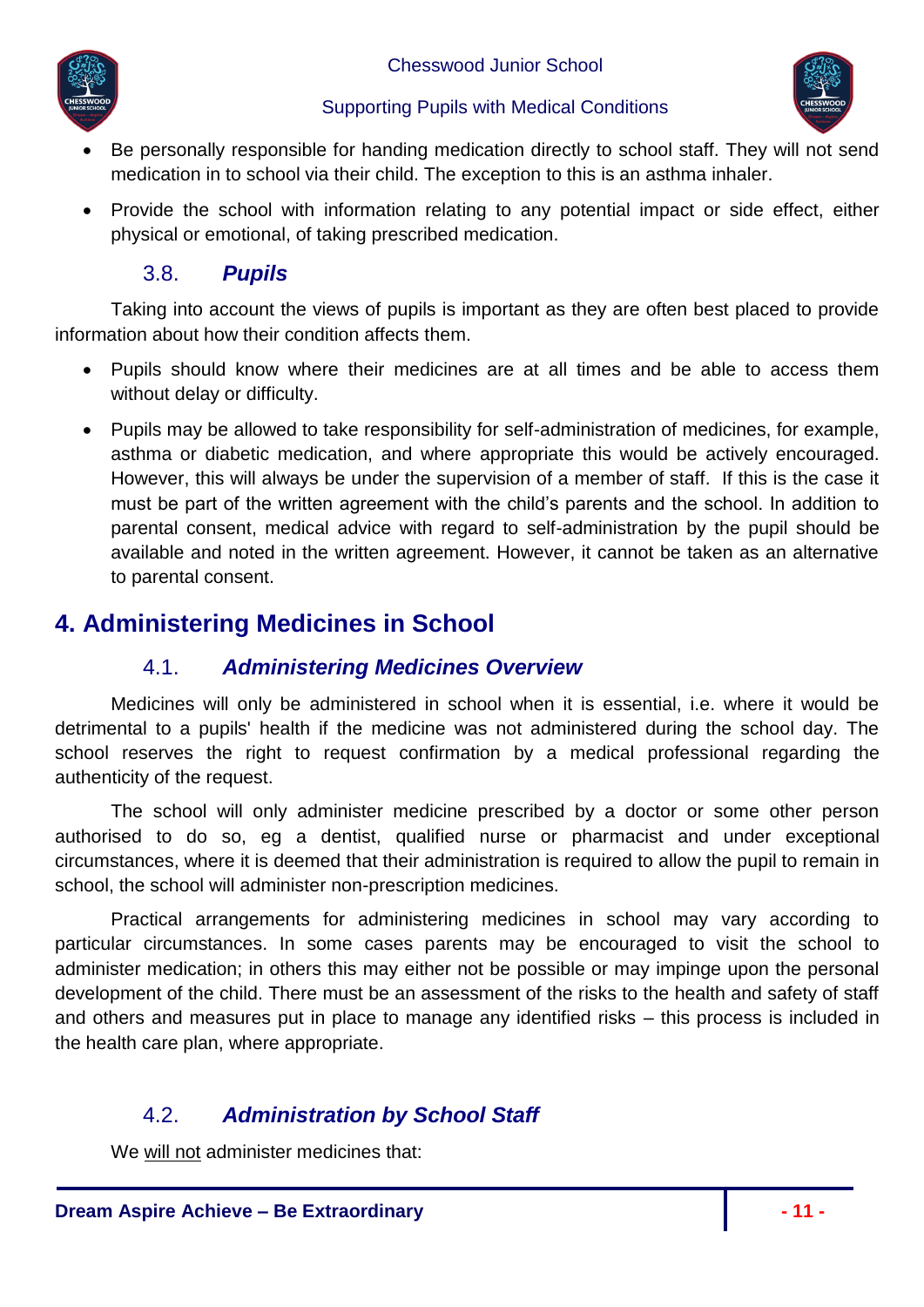



- o We do not have written consent from parents for
- o Have been taken out of the original container
- o Have had a dosage amended by a person other than a designated health professional responsible for the child
- o Require precise measurement, for example, beyond one tablet or a teaspoon
- o Require administering to eyes
- <span id="page-11-0"></span>o Contain aspirin unless prescribed by a doctor

# 4.3. *Practice and Procedures*

The management of medicine in school will follow the procedures set out below:

- As previously outlined, medicines will only be administered at school when it would be detrimental to a child's health or school attendance not to do so.
- Where possible, medicines should be administered in a time frame which enables them to be taken outside of school hours.
- All medicines will be stored safely in the medical room, either a locked fridge (if the medicine requires this) or a locked cabinet. Children will be aware of where medicines are located. Spare Epi-pens and spare inhalers will not be locked away so that they are readily available if required.
- Access will be available only to the nominated support staff. Children should know where their own medicines are stored and who holds the key.
- Medicines must be in date, labelled and provided in the original container with the original dosage instructions.
- When no longer required, medicines will be returned to the child's parents. This includes any medicine left over at the end of a course.
- Administered doses will be accurately recorded at the time using the Form to Record Details of Medication Given to Pupils. Any errors made in the administration of medications will be recorded on 'Details of Medication Mistakes' form.

The following standard practice should be followed by school staff when administering medicines. They must:-

- Check written instructions received by the school and confirm with details on the medicine container
- Check the prescribed dosage
- Check the expiry date of the medicine (Note: it may be helpful to remind parents if the expiry date is approaching)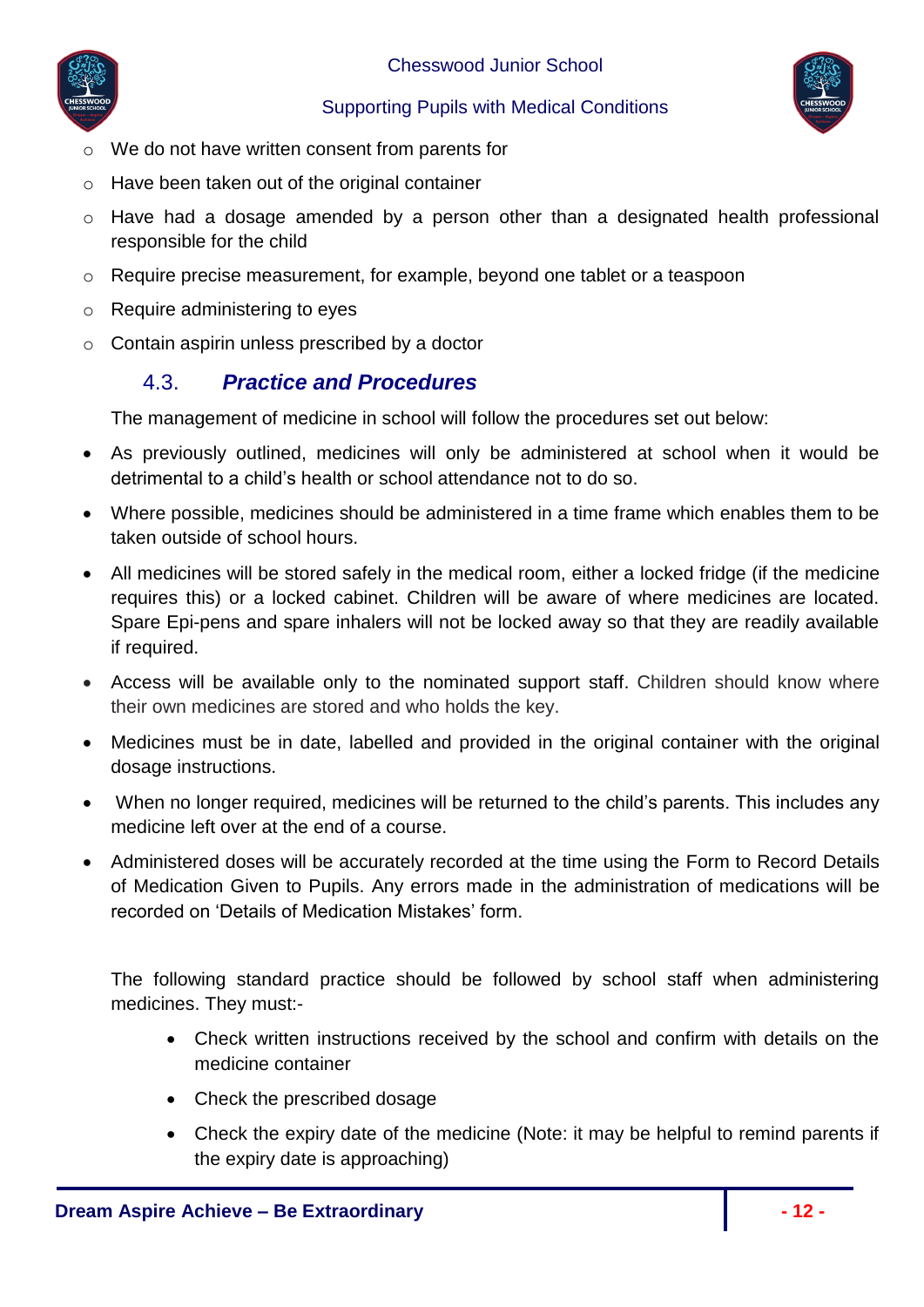



- Check the timing/frequency details
- Check record of last dosage given (to avoid double dosage)
- Measure out the prescribed dose
- Check the child's name on the medicine again
- Complete written record of dosage given, including date, time and signature
- Unless it is an emergency, any medication should be given in a situation where privacy and confidentiality may be maintained. Facilities are often needed for the pupil to rest and recover
- If the member of staff is in any doubt about any of the details, they should check with the child's parent or doctor before giving the medication

*Staff involved with the administration of medicines should be alert to any excessive requests for medication by children or by parents on their behalf. In any cases of doubt advice may be obtained from the School Health Service.*

Where possible, one member of staff should be responsible for administering each specific medicine to avoid double doses etc. Teachers' own views/attitudes to medication should not override the instructions/prescription of medication by the pupil's GP or Consultant Pediatrician. In cases where there is such a possibility, those teachers should be advised not to be involved.

### 4.4. *Refusal to Take Medicine*

<span id="page-12-0"></span>If a pupil refuses to take a prescribed medicine, nominated staff will not force them to do so, but will make an appropriate note on the record sheet and ensure that parents are told about the refusal on the same day in order that alternative options can be considered. Where this happens on a school trip or residential, consideration will be given to the child returning home, at the expense of the parents.

### 4.5. *Prescription Medicines*

<span id="page-12-1"></span>Medicine should only be brought to school when it is essential to administer it during the school day. In the vast majority of cases, doses of medicine can be arranged around the school day thus avoiding the need for medicine in school. Antibiotics for example are usually taken three times a day, so can be given with breakfast, on getting home from school and then at bedtime. Administration will be recorded and the parent/guardian informed. Parents/guardians are expected to remove any remaining medicine from school once the prescribed course has been completed.

# 4.6. *Non-Prescription Medicines*

<span id="page-12-2"></span>Under exceptional circumstances where it is deemed that their administration is required to allow the pupil to remain in school the school will administer non-prescription medicines. The school will not administer alternative treatments i.e. homeopathic or herbal potions, pills or tinctures or nutrition supplements unless prescribed or recommended by a Doctor and detailed on an HCP as part of a wider treatment protocol. As recommended by the Government in Supporting Pupils at School with Medical Conditions December 2015 the school will also not administer aspirin unless prescribed.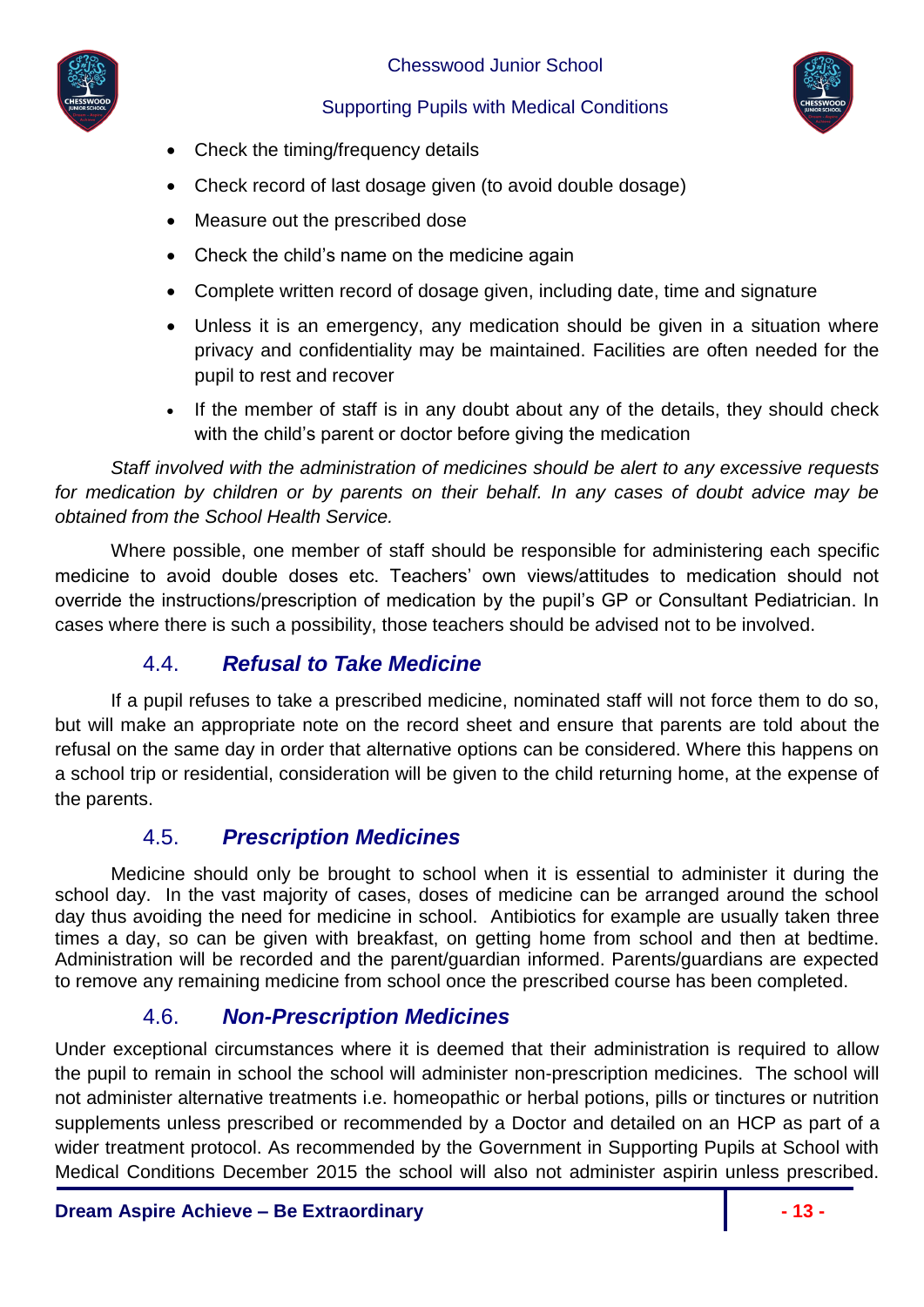



The storage and administration for non-prescription medication will be treated as prescription medicines.

If the relevant symptoms develop during the school day as detailed under the paragraph 'short term ad-hoc non-prescribed medication' the school will administer the following non-prescription medications:

- paracetamol (to pupils of all ages)
- antihistamine.

All other non-prescription medications will only be administered by staff, providing:

- The parent/guardian confirms daily the time the medication was last administered and this is recorded;
- medication is licensed as suitable for the pupil's age;
- medication is suitable for the pupil i.e. if a child is asthmatic the medication is suitable for that condition;
- administration is required more than 3 to 4 times per day;
- medication is supplied by the parent or guardian in the original packaging with the manufacturer's instructions and/or (PIL);
- and accompanied by a Parental Agreement Form and confirmation the medication has been administered previously without adverse effect;

The school will NOT administer non-prescription medication:

- as a preventative, i.e. in case the pupil develops symptoms during the school day;
- if the pupil is taking other prescribed or non-prescribed medication, i.e. only one nonprescription medication will be administered at a time;
- for more than 48 hours parents will be advised if symptoms persist to contact their Doctor;
- A request to administer the same or a different non-prescription medication that is for the same/initial condition will not be repeated for 2 weeks after the initial episode; and not for more than 2 episodes per term - it will be assumed that the prolonged expression of symptoms requires medical intervention, and parents/guardians will be advised to contact their Doctor.
- Skin creams and lotions will only be administered in accordance with the Schools Intimate Care Policy and procedures.
- Medication that is sucked i.e. coughs sweets or lozenges, will not be administered by the school.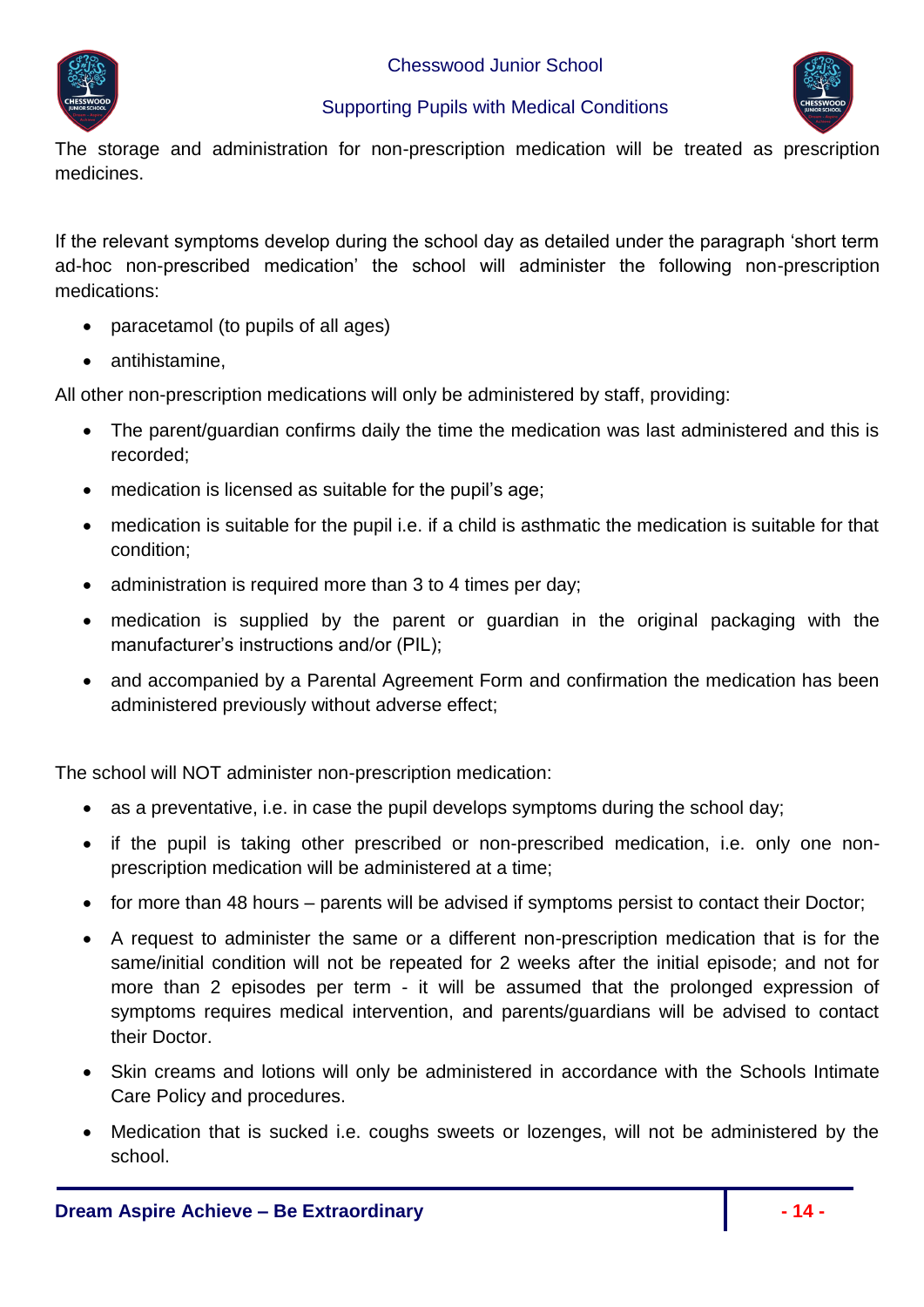

#### Supporting Pupils with Medical Conditions



 if parents/guardians have forgotten to administer non-prescription medication that is required before school – requests to administer will be at the discretion of the school and considered on an individual basis.

# 4.7. *Short Term Ad-hoc Non Prescribed Medication*

<span id="page-14-0"></span>A small stock of standard paracetamol and antihistamine will be kept by the school for administration if symptoms develop during the school day.

ONLY the following will be administered following the necessary procedures:

- For relief from pain
	- o Standard Paracetamol will be administered in liquid or tablet form for the relief of pain i.e. period pain, migraine.
- For mild allergic reaction Standard Piriton
- For travel sickness medication will be administered if required before educational visits and must be age appropriate and supplied by the parent/guardian in its original packaging with the PIL if available.

Only 1 dose of any of the above medications suitable to the weight and age of the pupil will be administered during the school day.

#### **Pain relief protocol for the administration of paracetamol**

If a request for non-prescribed pain relief is made by a pupil or carer/staff (advocate for a nonverbal/non-communicating pupil) before 12pm:

- The school will contact the parent/guardian and confirm that a dose of pain relief was NOT administered before school, parents/guardians and if appropriate the pupil will also be asked if they have taken any other medication containing pain relief medication i.e. decongestants e.g. Sudafed, cold and flu remedies e.g. Lemsip and medication for cramps e.g. Feminax etc. and these conversations will be recorded.
- If the school cannot contact the parent/guardian and therefore cannot confirm if pain relief (Paracetamol) was administered before school then the school will refuse to administer pain relief.

If a dose of pain relief has been administered before school:

• PARACETAMOL - The school will not administer paracetamol until 4 hours have elapsed since the last dose (assume 8am) no more than 4 doses can be administered in 24 hours.

If a request for pain relief is made after 12pm:

 The school will assume the recommended time between doses has elapsed and will administer 1 standard of dose of PARACETAMOL without any need to confirm this with the parent/guardian but if appropriate the pupil will still be asked if they have taken any other medication containing pain relief medication and this conversation will be recorded.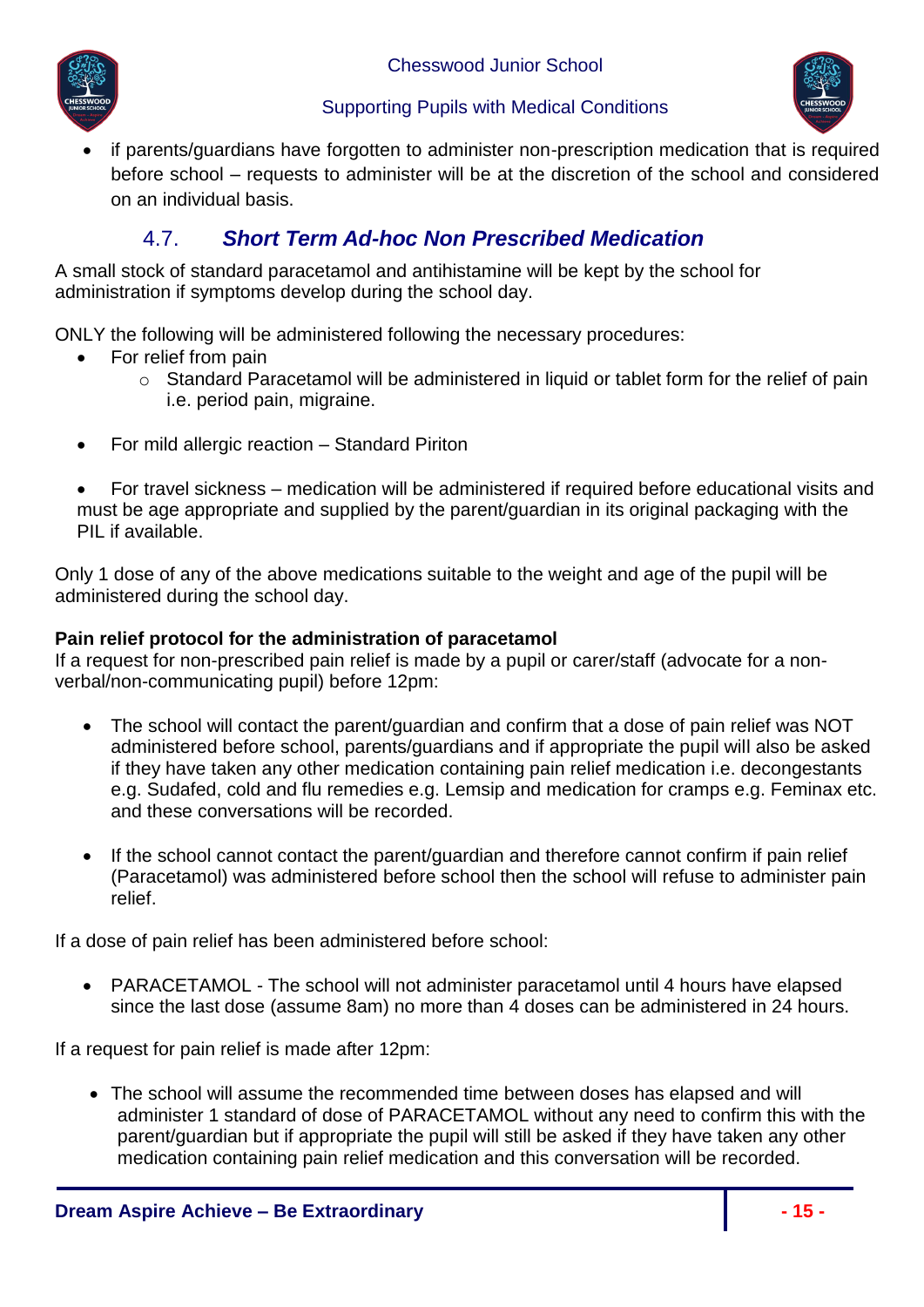



The school will inform the parent/guardian if pain relief has been administered this will include the type of pain relief and time of administration.

## 4.8. *Controlled Drugs*

<span id="page-15-0"></span>The school does not deem a pupil prescribed a controlled drug (as defined by the Misuse of Drugs Act 1971) as competent to carry the medication themselves whilst in school. Controlled drugs will be stored securely in a non-portable locked medicines cabinet in a locked room and only named staff will have access. Controlled drugs for emergency use e.g. midazolam will not be locked away and will be easily accessible. The administration of a controlled drug will be witnessed by a second member of staff and records kept. In addition to the records required for the administration of any medication, a record will be kept of any doses used and the amount of controlled drug stock held in school.

# <span id="page-15-1"></span>**5. Emergency Procedures**

Medical emergencies will be dealt in line with existing emergency procedures.

- Where an individual health care plan exists, it should detail:
	- o What constitutes an emergency
	- o Signs and symptoms
	- o What to do in an emergency
- Other pupils in school should be informed in general terms of what to do in such an emergency, such as informing a member of staff immediately if they think help is needed.
- The emergency services will be contacted by the Medical Officer or an appropriately trained medical assistant. The Head teacher or Designated Deputy may also perform this duty. There are circumstances whereby staffing or location circumstance may require other members of staff to perform this duty. As such, all staff will be aware of correct procedure.
- Contacting Emergency Services
	- Speak clearly and slowly and be ready to repeat information if asked
	- Request for an Ambulance
	- Dial 999, ask for ambulance and be ready with the following information:
		- 1. Your telephone number
		- *2.* Give your location as follows: *Chesswood Junior School, Chesswood Road, Worthing, West Sussex*
		- *3.* State that the postcode is *BN11 2AA*
		- *4.* Give exact location in the school/setting
		- 5. Give your name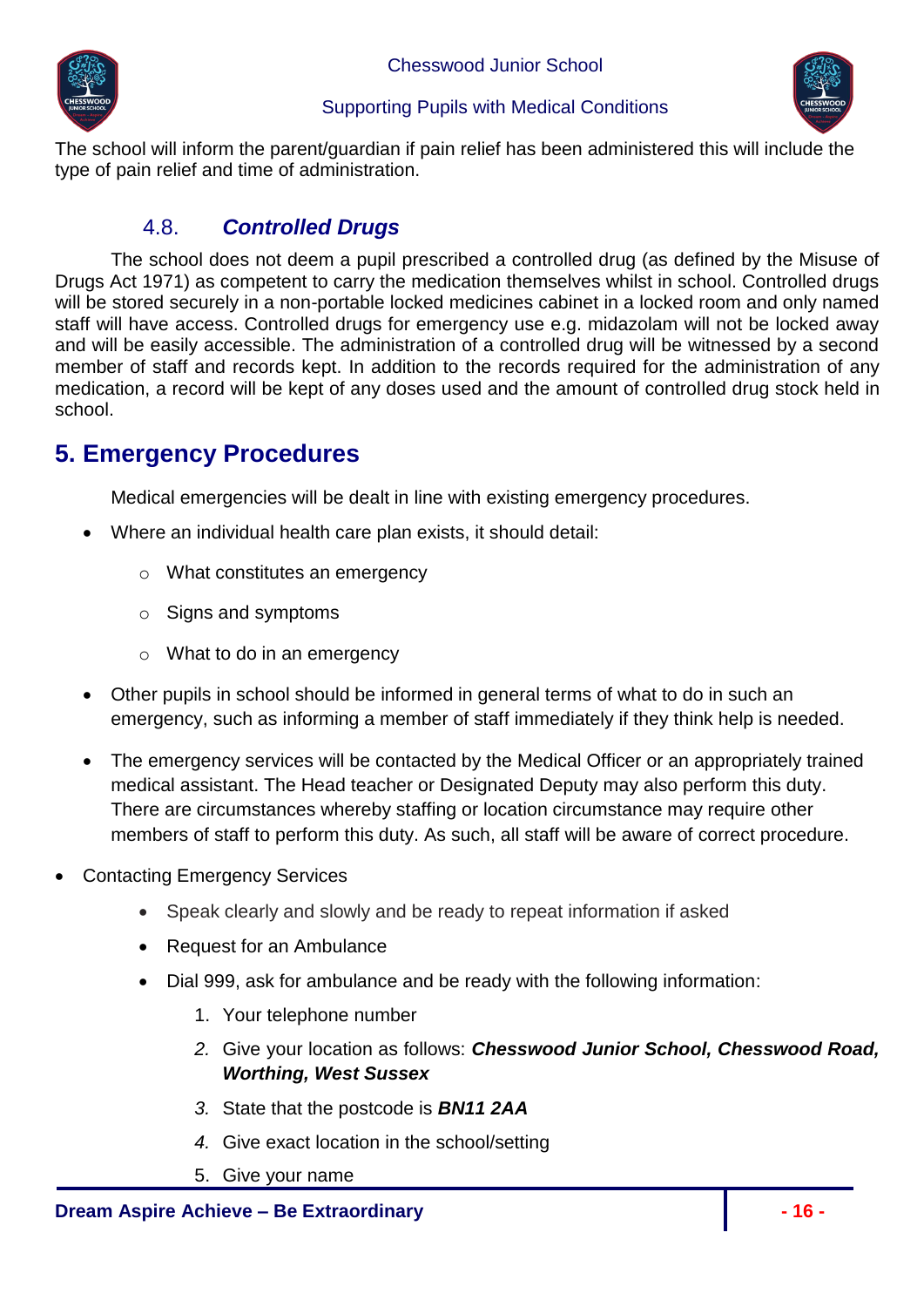



- 6. Give name of child and a brief description of child's symptoms
- 7. Inform Ambulance Control of the best entrance and state that the crew will be met and taken to the scene of the incident.
- As a guide the most senior member of staff, who is also a qualified first aider on the premises or on the school excursion, should make the decision to contact emergency services. However, all adults should feel confident to contact the emergency services where their attendance is time critical – if we are wrong then we will apologise later, if we are right a child's life may be saved.
- The most senior member of staff is also responsible for reporting the incident to the child's parents in a calm, factual manner.
- If a child needs to be taken to hospital, a member of staff will stay with the child until the parents arrive, or accompany a child taken to hospital by ambulance. If contact has not been able to be made.
- Consent is generally not required for any life-saving emergency treatment given in Accident and Emergency Departments. However, awareness is required for any religious/cultural wishes i.e. blood transfusions which should be communicated to the medical staff for due consideration. In the absence of the parents to give their expressed consent for any other non-life threatening (but nevertheless urgent) medical treatment, the medical staff will carry out any procedures as deemed appropriate. The teacher accompanying the child cannot give consent for any medical treatment, as he/she does not have parental responsibility for the pupil.
- The school has a defibrillator for use in cases of sudden cardiac arrest. It is designed to be safe and easy to use. It's use and implementation will be undertaken by staff who have received CPR training, unless such a staff member is not present or delay will lead to serious consequences.

# <span id="page-16-0"></span>**6. Individual Health Care Plans**

Where necessary, individual health care plans will be developed in order to ensure that children with medical conditions can be effectively supported. However, it is recognised that not all children with health issues will require one. A decision about whether a health care plan is appropriate should be agreed by the school, parents and health care professional. Pupils will be involved if appropriate. Plans are designed to capture the key essential information required in order to provide effective support.

- Health care plans should be reviewed annually or before if changes occur in the condition that would affect the plan. The annual health care plan and review letter will be both mailed and e-mailed to parents to ensure receipt.
- Plans should be easily accessible.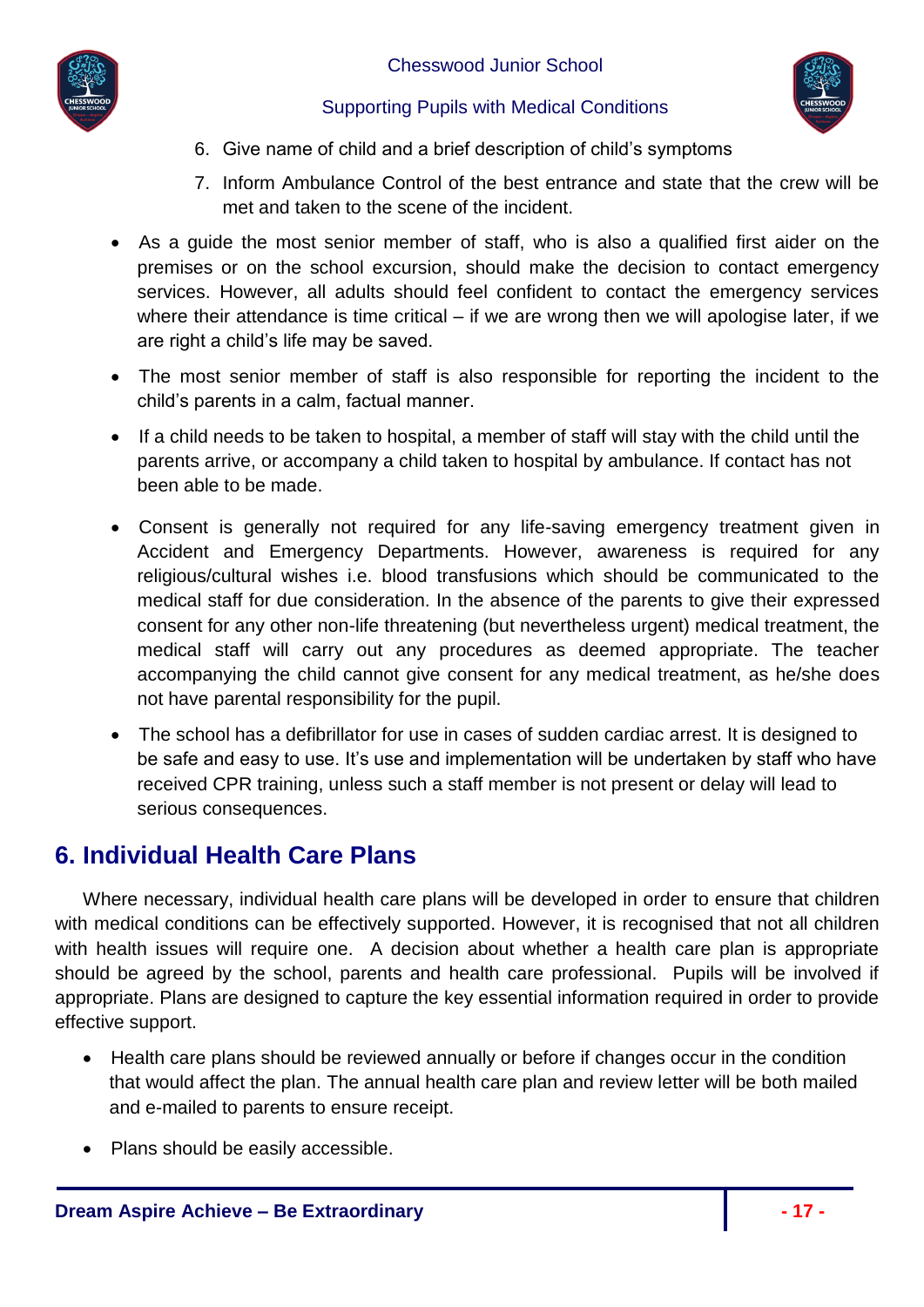



- Where a child has an EHCP the health care plan will linked to this or become part of this.
- Where a child is returning from a period of hospital education or alternative provision or home tuition, school will work with the LA and education provider to ensure that the IHCP identifies the support the child needs to reintegrate.

# <span id="page-17-0"></span>**7. Off-site Day Visits, Residential Visits and Sporting Activities**

#### <span id="page-17-1"></span>*7.1 Educational Visits and Residentials*

This school will encourage pupils with medical conditions, where safety permits, to participate in educational visits and residentials. The school may need to take additional safety measures for such visits. Staff are advised to refer to West Sussex Guidelines for Educational Visits and Outdoor Education Activities for further guidance. In any cases of doubt, advice can be obtained from West Sussex lead for educational visits. Careful consideration will be given to what reasonable adjustments will need to be made to enable full and safe participation. Preparation for this will include consultation with parents and, where appropriate, relevant health professionals. In some cases it may be necessary to undertake a risk assessment to supplement a health care plan.

Special arrangements will be made for the secure transport of the medicine and for appropriate facilities to be available at the location where the visit is to take place for the storage and administration of the medicine.

#### **Educational Visits (Off - site one day)**

Staff will administer prescription medicines to pupils when required during educational visits. Parents should ensure they complete a consent form (Appendix 2 Template C) and supply a sufficient amount of medication in its pharmacist's container. Non-prescription medicines as detailed in this policy can be administered by staff, pupils must not carry non-prescription medication for self-administration.

All staff will be briefed about any emergency procedures needed with reference to pupils where needs are known and copies of care plans will be taken by the responsible person.

#### **Residential Visits (overnight stays)**

The school acknowledges the common law 'duty of care' to act like any prudent parent. This extends to the administration of medicines and taking action in an emergency, according to the care plan.

Occasionally it may be necessary to administer non-prescription medicines as described in this policy i.e. antihistamine to pupils suffering from an allergic reaction or paracetamol for acute pain from things like headache, period pain, toothache etc. Parents must give written consent prior to the residential visit and sign to confirm that they have administered the medication without adverse effect.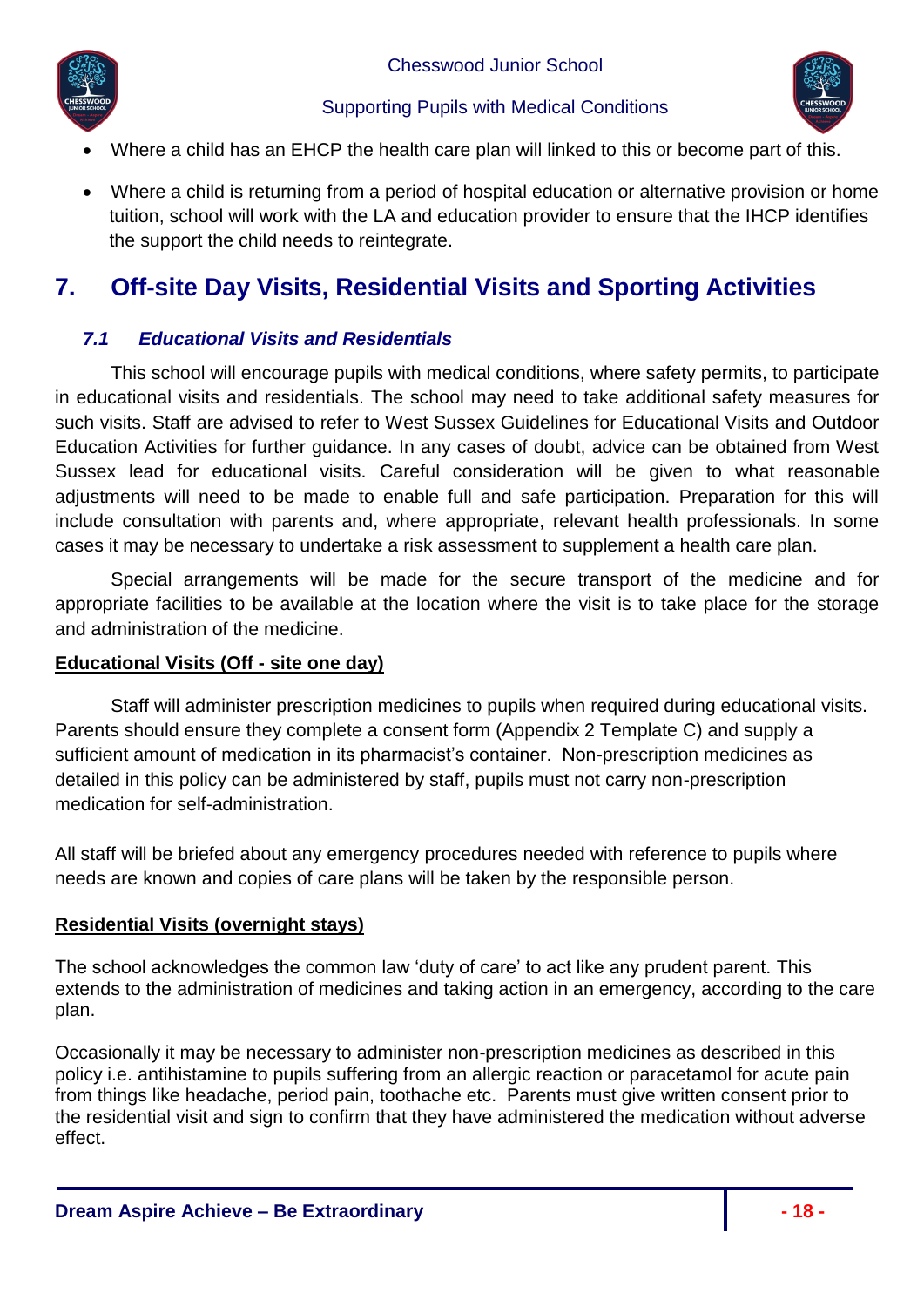

#### Supporting Pupils with Medical Conditions



The school will keep its own supply of the following non-prescription medication Antihistamine, Paracetamol and Ibruprofen for administration to pupils during a residential visit and parental consent will be required in order for the school to administer their supply. The medication will be stored and administration recorded as for prescription medicines. Pupils should not bring nonprescribed medication on the residential visit for self-administration.

### <span id="page-18-0"></span>*7.2 Sporting Activities*

This school will encourage pupils with medical conditions to participate in physical activities and extra-curricular sport. Similar flexibility will be applied when planning such activities as is applied to educational visits. Where appropriate, any restrictions on the pupil's ability to participate in PE should be clearly identified and incorporated in their Individual Treatment Plan. Teachers should be aware of how any medical condition will impact on the activity and reasonable adjustments made in order that can participate according to their own abilities.

# <span id="page-18-1"></span>**8. Avoiding Unacceptable Practice**

Although staff should use their discretion and professional judgement, considering each case on its merits with reference to a child's individual healthcare plan, it is not generally acceptable practice to:

- prevent children from easily accessing their inhalers and medication and administering their medication when and where necessary;
- assume that every child with the same condition requires the same treatment;
- ignore the views of the child or their parents; or ignore medical evidence or opinion (although this may be challenged);
- send children with medical conditions home frequently or prevent them from staying for normal school activities, including lunch, unless this is specified in their individual healthcare plans;
- if the child becomes ill, send them to the school office or medical room unaccompanied or with someone unsuitable;
- penalise children for their attendance record if their absences are related to their medical condition eg hospital appointments;
- prevent pupils from drinking, eating or taking toilet or other breaks whenever they need to in order to manage their medical condition effectively;
- require parents, or otherwise make them feel obliged, to attend school to administer medication or provide medical support to their child, including with toileting issues. No parent should have to give up working because the school is failing to support their child's medical needs; or
- prevent children from participating, or create unnecessary barriers to children participating in any aspect of school life, including school trips, eg by requiring parents to accompany the child.

# <span id="page-18-2"></span>**9. Staff Training and Support**

In cases where there may be need for specialist treatment by school staff, health professionals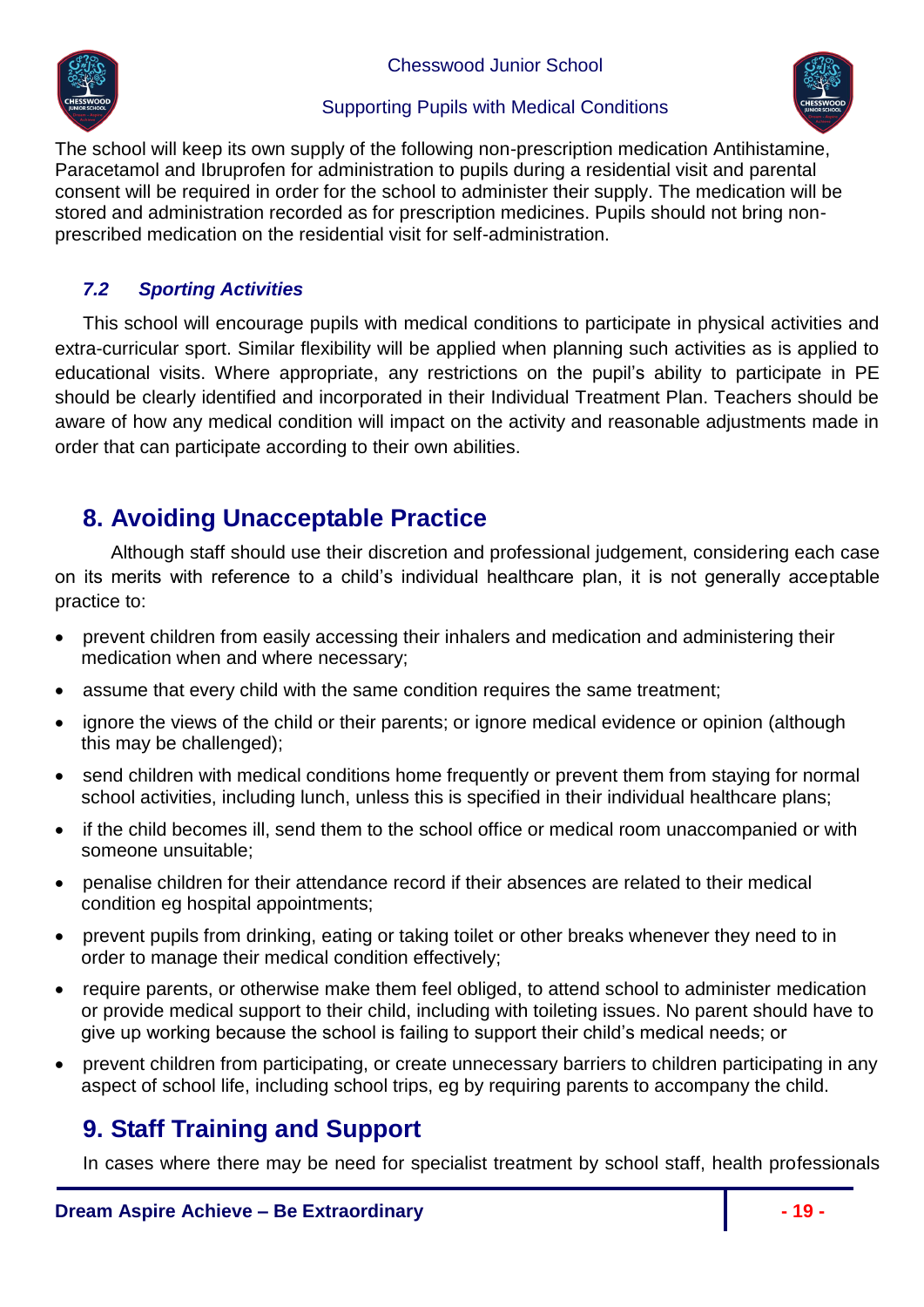

#### Supporting Pupils with Medical Conditions



provide training. The employer (in this case the employer is the school leadership) is responsible for making sure that staff receive appropriate training to support children with medical needs. Employers should also ensure that there are appropriate systems for sharing information about children's medical needs in each school or setting for which they are responsible. Employers should satisfy themselves that training has given staff sufficient understanding, confidence and expertise and that the arrangements are in place to up-date training on a regular basis. A health care professional should provide written confirmation of proficiency in any medical procedure. Formal training for approved providers will be necessary for more complex needs.

Induction arrangements for supply staff and new staff will include guidance and information regarding supporting children with medical conditions.

# <span id="page-19-1"></span><span id="page-19-0"></span>**10. Quality Assurance**

#### *a. Governors*

Governors will

- o Review the detail of this policy and its implementation in line with the planned policy review cycle.
- o Where appropriate, receive, question and comment on school management of medical needs in areas detailed within this policy.
- o Know who the designated teacher with responsibility for children with medical needs is and liaise accordingly.

### *b. Head Teacher*

<span id="page-19-2"></span>The Head Teacher has delegated leadership of quality assurance to the Deputy Head Teacher, who will:

- o Ensure records are maintained in accordance with policy details.
- o Report to the governing body on the operation of this policy and any areas for review or amendment.
- o Ensure all stakeholders are aware, with an appropriate level of detail, of policy and procedure related to medical intervention.
- o Receive and respond to any concerns or complaints related to medical intervention.

# <span id="page-19-3"></span>**11. Insurance**

Staff who undertake duties in relation to medical intervention are covered for undertaking duties outlined in this policy under the WSCC public liability insurance. The medical procedures covered are outlined in the attached document. Employees who have been appropriately trained would be expected to administer first aid and will be covered by the insurance. Anything that is not covered by insurers will be covered by the Council's in-house insurance fund. Ideally only persons who have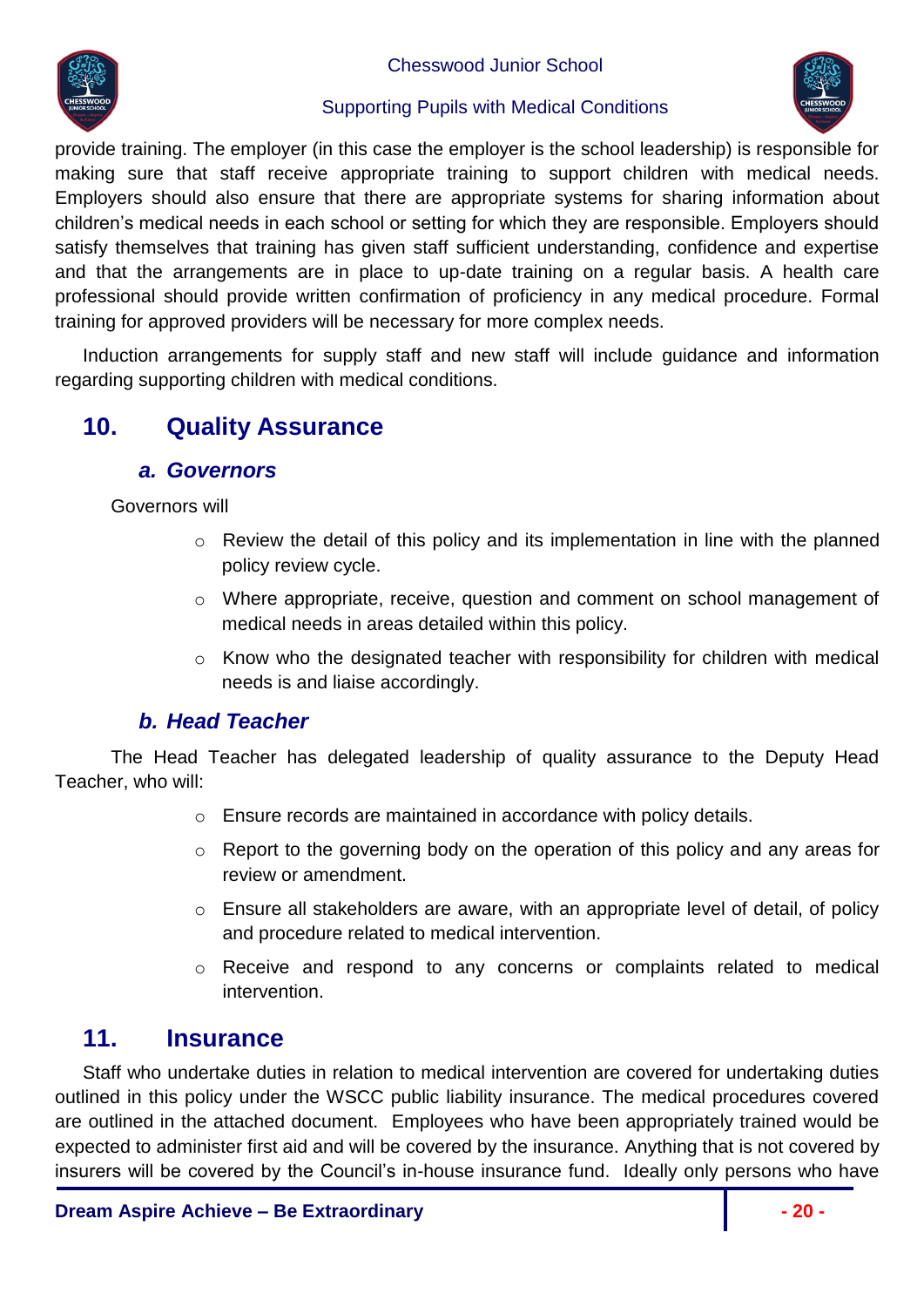



received the appropriate training either from healthcare professionals or parents in some circumstances should be administering medicines or first aid procedures. If an untrained person acted erroneously in an emergency situation, this would also be covered.

# <span id="page-20-0"></span>**12. Confidentiality**

In sharing their child's medical needs with Chesswood Junior School parents are tacitly agreeing to open, sensitive, communication of those needs between staff, including members of external agencies and NHS, without further recourse to parents. This will enable efficient and effective communication in an environment where time is finite and will further support the overall care of the pupil.

All members of staff are bound by confidentiality and the communication of any personal medical information beyond the school's professional community may be considered a disciplinary issue.

Occasionally, medical information will need to be shared with non-professionals, for example: parent volunteers on a school trip and sports coaches. Information will be passed on a 'need to know basis'. The need for confidentiality will be shared at the same time the medical information is communicated. Any reported breach of confidentiality will be investigated and, where proven, consideration will be given to preventing the volunteer from volunteering in future.

# <span id="page-20-1"></span>**13. Inclusion and Equal Opportunities**

The staff and governors at Chesswood Junior School will undertake all measures that are reasonably practical to ensure children with medical needs can have those needs met in a discrete and positive way, enabling them to take the fullest possible part in school life.

# <span id="page-20-2"></span>**14. Concerns and Complaints**

Parents with a concern or a complaint about school policy or procedure are invited to share it using the school complaints procedure.

Members of staff with a concern or a complaint are invited to share this initially with the Deputy Head teacher who is responsible for this policy.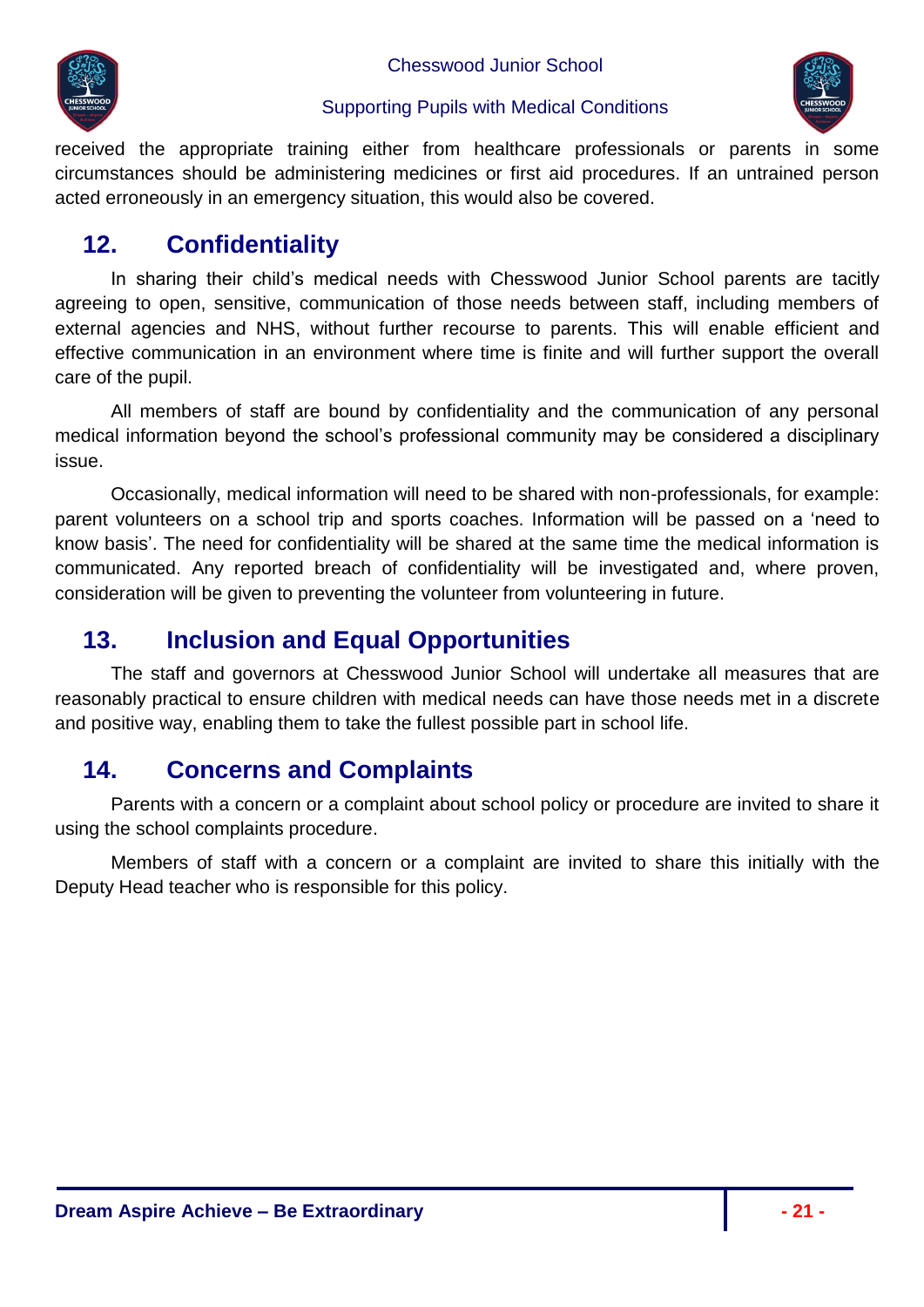

Supporting Pupils with Medical Conditions



Supporting Material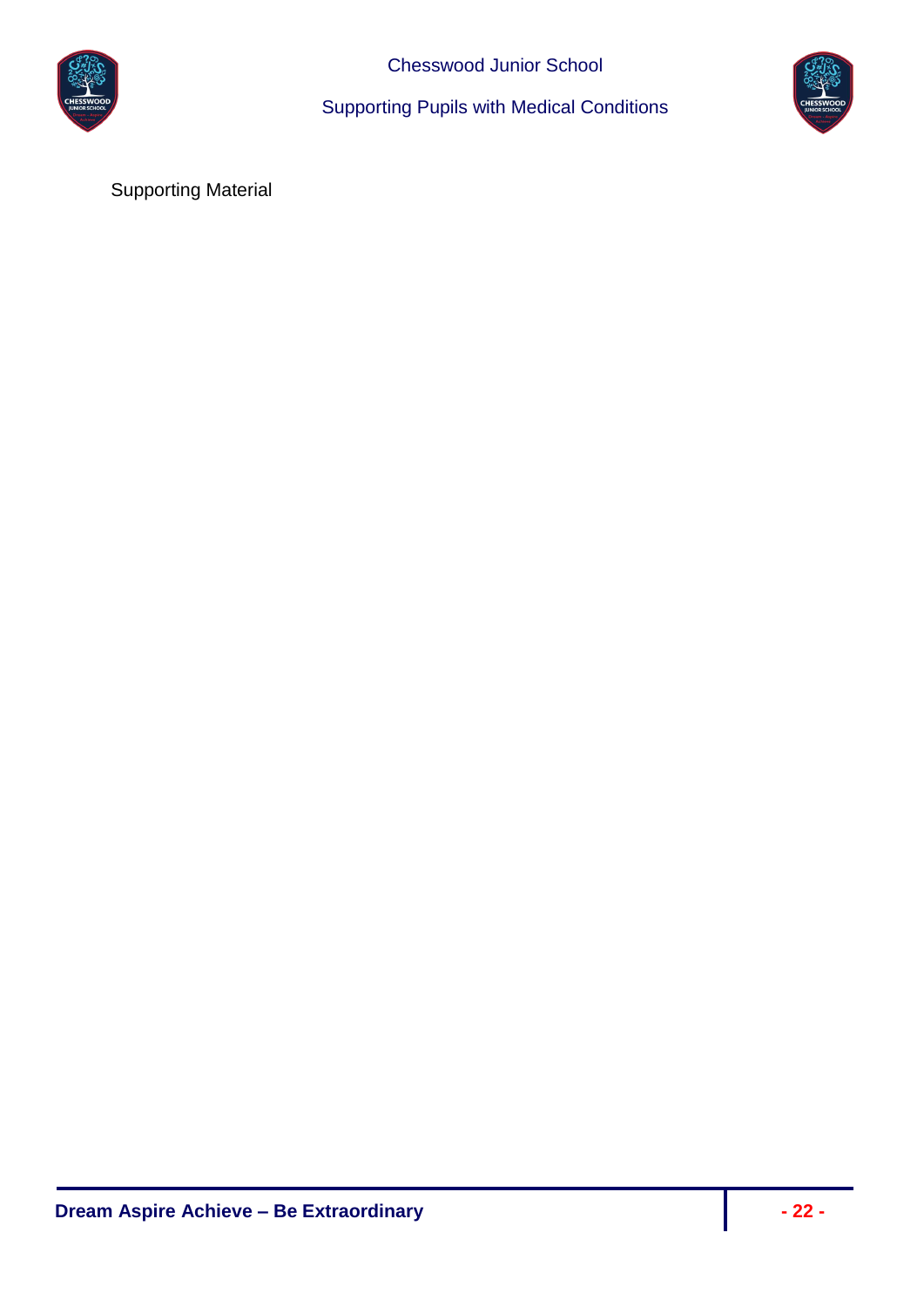



Supporting Pupils with Medical Conditions

Form for parents/guardians to complete if they wish the school to administer prescribed medication for their child during school hours. Please complete all areas, incomplete forms will be returned. **PARENTAL AGREEMENT FORM**

| <b>Child details:</b>                                                                                                                                                                                                                                                                                                                                                           |
|---------------------------------------------------------------------------------------------------------------------------------------------------------------------------------------------------------------------------------------------------------------------------------------------------------------------------------------------------------------------------------|
|                                                                                                                                                                                                                                                                                                                                                                                 |
|                                                                                                                                                                                                                                                                                                                                                                                 |
| Date of birth: Reg. Group:                                                                                                                                                                                                                                                                                                                                                      |
|                                                                                                                                                                                                                                                                                                                                                                                 |
| About the prescribed medication:                                                                                                                                                                                                                                                                                                                                                |
|                                                                                                                                                                                                                                                                                                                                                                                 |
|                                                                                                                                                                                                                                                                                                                                                                                 |
|                                                                                                                                                                                                                                                                                                                                                                                 |
| <b>Full Directions for use:</b>                                                                                                                                                                                                                                                                                                                                                 |
|                                                                                                                                                                                                                                                                                                                                                                                 |
|                                                                                                                                                                                                                                                                                                                                                                                 |
|                                                                                                                                                                                                                                                                                                                                                                                 |
| Self-administration: (please circle) Y / N                                                                                                                                                                                                                                                                                                                                      |
| <b>Contact Details:</b>                                                                                                                                                                                                                                                                                                                                                         |
|                                                                                                                                                                                                                                                                                                                                                                                 |
|                                                                                                                                                                                                                                                                                                                                                                                 |
| The above information is, to the best of my knowledge, accurate at the time of writing and I give consent to school staff<br>administering medicine in accordance with the school policy. I understand that I must deliver the prescribed medicine<br>personally to a member of the office staff and accept that this is a service that the school is not obliged to undertake. |
|                                                                                                                                                                                                                                                                                                                                                                                 |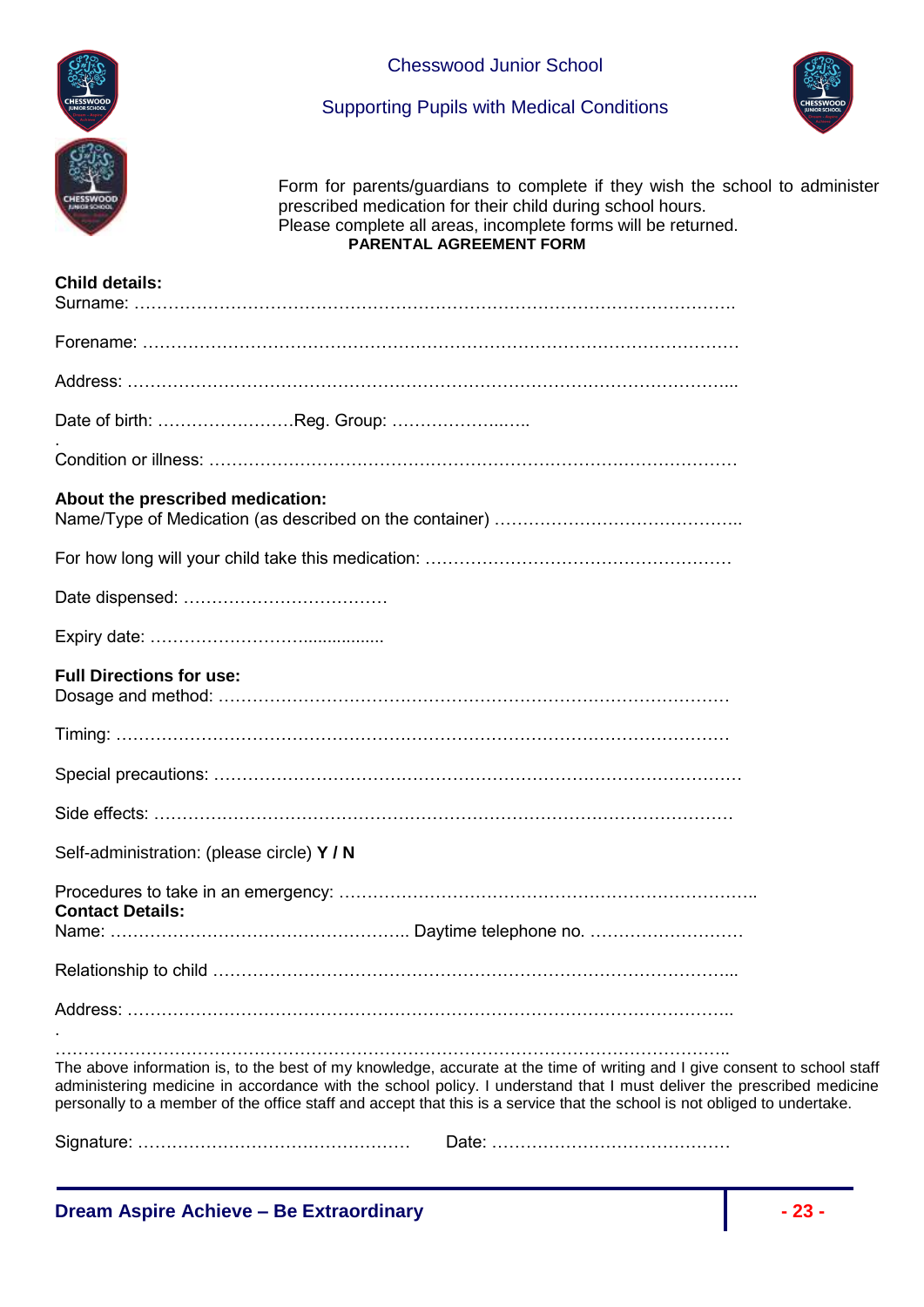





# **Parent/guardian consent to administer short-term non-prescribed 'ad-hoc' medicines**

The school will not administer medication unless this form is completed and signed. This information will be kept securely with your child's other records. If further information is needed we will contact you. Please do not hesitate to contact the school if there are any issues you wish to discuss.

| <b>Pupils Name</b> | D.O.B                   |
|--------------------|-------------------------|
| <b>Gender</b>      | <b>Year/Tutor Group</b> |

The Medicines Policy permits the school to administer the following non-prescription medication if your child develops the relevant symptoms during the school day. Pupils will be given a standard dose suitable to their age and weight. You will be informed when the school has administered medication by telephone and a written slip given to the pupil. The school holds a small stock of the following medicines:

**Paracetamol** 

**Anti-histamine**

*Tick the non-prescription medications above that you give your consent for the school to administer during the school day and confirm that you have administered these medications in the past without adverse effect. Please keep the school informed of any changes to this consent.*

**Signature(s) Parent/Guardian………………………………………………………** 

**Print Name……………………………………………………………………………..**

**Date……………………………….**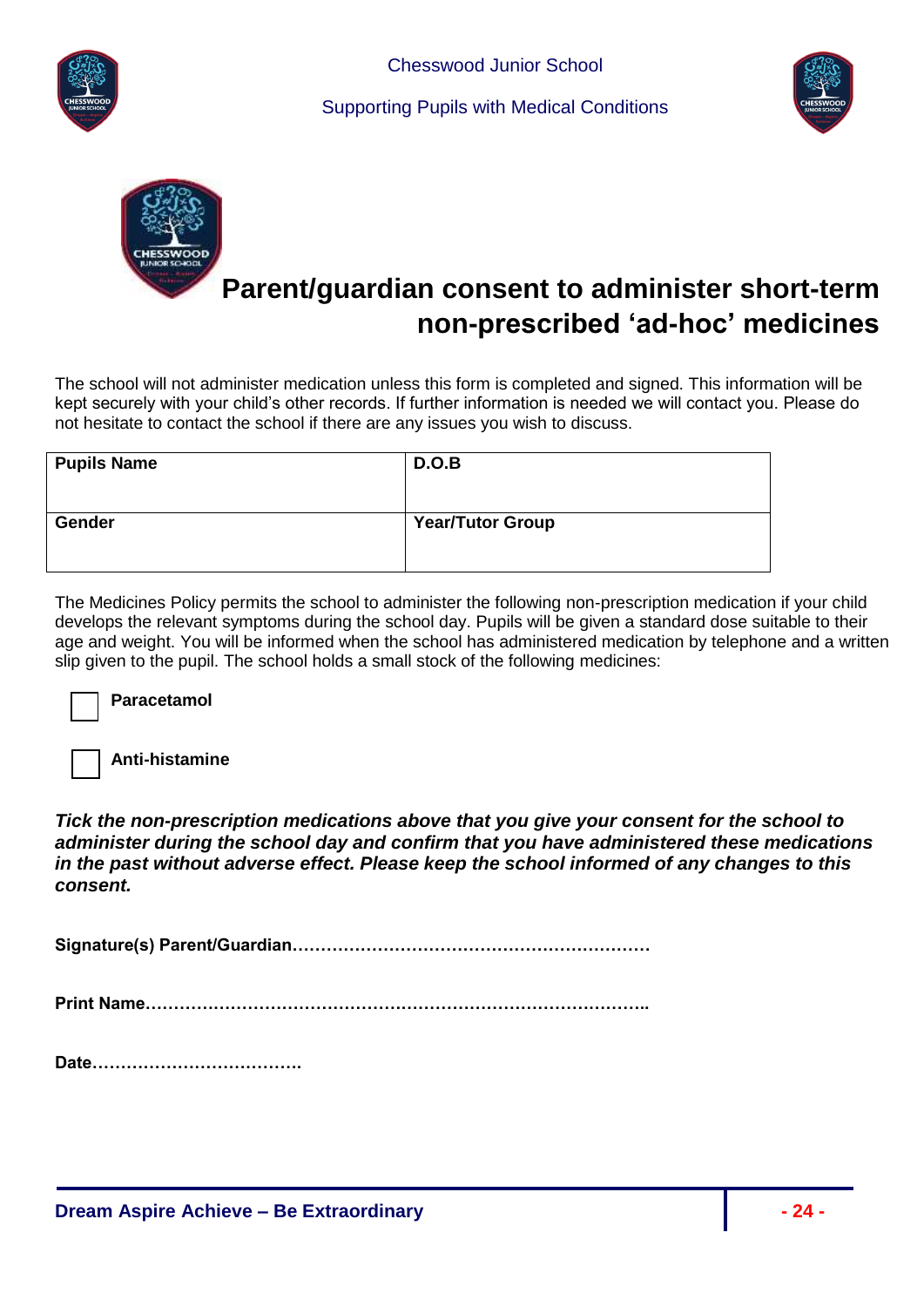



# **Individual Protocol for non-prescribed medication**

Under exceptional circumstances where it is deemed that their administration is required to allow the pupil to remain in school the school will administer non-prescription medicines for a maximum of 48 hours.

| Date<br>(requirement<br>reviewed daily) | Time last dose<br>administered at<br>home as<br>informed by<br>parent/guardian | Dosage<br>given in<br>school | Time | Comments |
|-----------------------------------------|--------------------------------------------------------------------------------|------------------------------|------|----------|
| Day 1                                   |                                                                                |                              |      |          |
| Day 2                                   |                                                                                |                              |      |          |

| 3 main side effects of medication as detailed on manufacturer's instructions or PIL |  |  |
|-------------------------------------------------------------------------------------|--|--|
|                                                                                     |  |  |
|                                                                                     |  |  |
|                                                                                     |  |  |
|                                                                                     |  |  |
|                                                                                     |  |  |
|                                                                                     |  |  |
|                                                                                     |  |  |
|                                                                                     |  |  |

 negative reaction or if it is suspected that the child has taken too Emergency procedures – if the pupil develops any of the signs or symptoms mentioned above or any other signs of reaction as detailed on the manufacturer's instructions and/or PIL this might be a sign of a much medication in a 24 hour period staff will call 999 and then contact the parent/guardian(s).

I agree that the medical information contained in this plan may be shared with individuals involved with my child's care and education.

| I am aware that each day I must inform the school when I last administered the medication and that I will be |
|--------------------------------------------------------------------------------------------------------------|
| informed by the school in writing when medication has been administered by a written slip sent home with the |
| pupil.                                                                                                       |

Agreed by: Parent/guardian………………………………………….………………..….Date………………….